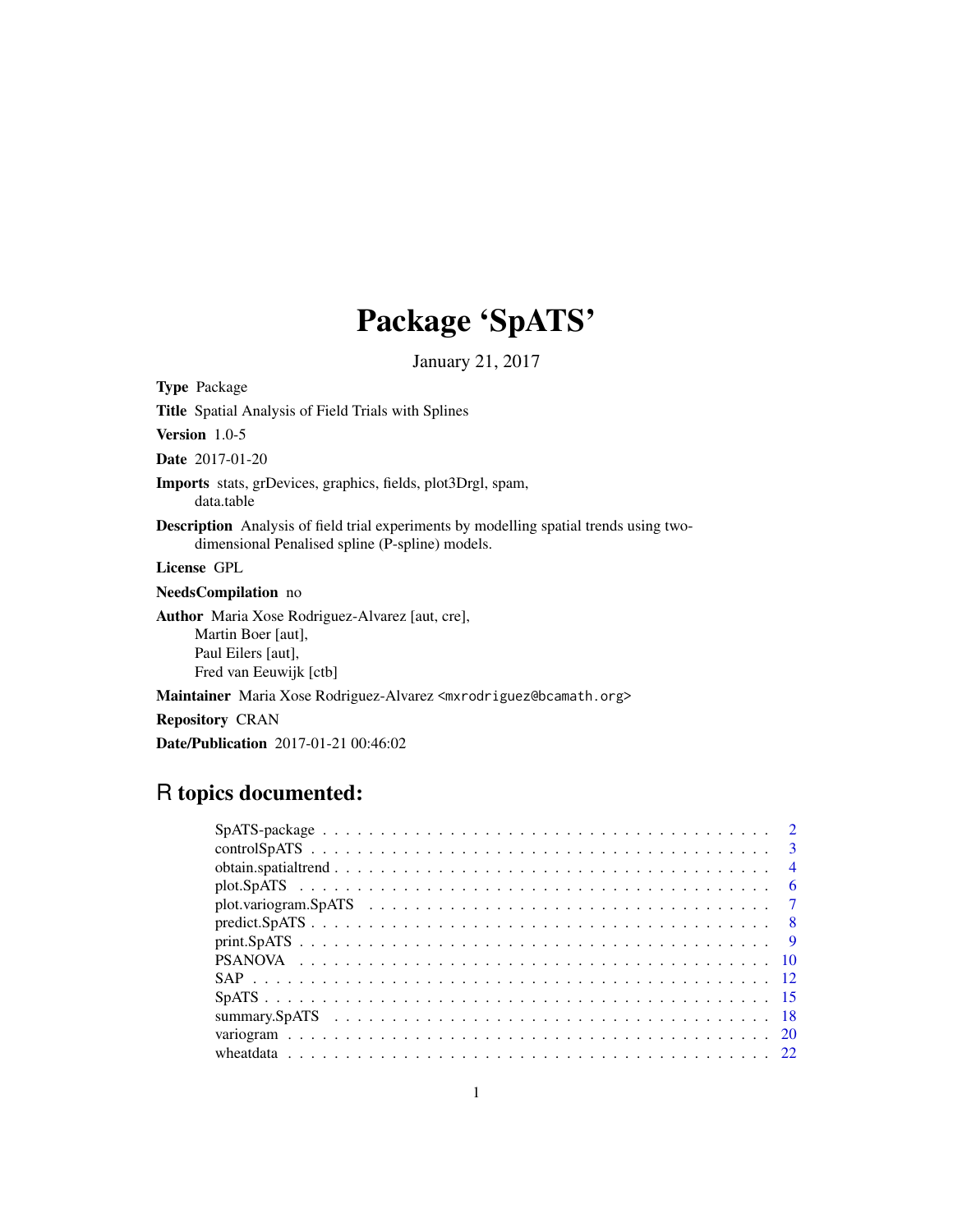#### <span id="page-1-0"></span>**Index** [24](#page-23-0)

<span id="page-1-1"></span>

#### Description

This package allows the use of two-dimensional (2D) penalised splines (P-splines) in the context of agricultural field trials. Traditionally, the modelling of the spatial or environmental effect in the expression of phenotypes has been done assuming correlated random noise (Gilmour et al, 1997). We, however, propose to model the spatial variation explicitly using 2D P-splines (Rodriguez-Alvarez et al., 2016). Besides the existence of fast and stable algorithms for estimation (Rodriguez-Alvarez et al., 2015; Lee et al., 2013), the direct and nice interpretation of the spatial trend that this approach provides makes it attractive for the analysis of field experiments.

#### Details

| Package: | SpATS      |
|----------|------------|
| Type:    | Package    |
| Version: | $1.0 - 5$  |
| Date:    | 2017-01-20 |
| License: | GPL.       |

#### Author(s)

Maria Xose Rodriguez-Alvarez, Martin Boer, Paul Eilers, Fred van Eeuwijk

Maintainer: Maria Xose Rodriguez-Alvarez <mxrodriguez@uvigo.es>

#### References

Gilmour, A.R., Cullis, B.R., and Verbyla, A.P. (1997). Accounting for Natural and Extraneous Variation in the Analysis of Field Experiments. Journal of Agricultural, Biological, and Environmental Statistics, 2, 269 - 293.

Lee, D.-J., Durban, M., and Eilers, P.H.C. (2013). Efficient two-dimensional smoothing with Pspline ANOVA mixed models and nested bases. Computational Statistics and Data Analysis, 61, 22 - 37.

Rodriguez-Alvarez, M.X., Lee, D.-J., Kneib, T., Durban, M., and Eilers, P.H.C. (2015). Fast smoothing parameter separation in multidimensional generalized P-splines: the SAP algorithm. Statistics and Computing, 25, 941 - 957.

Rodriguez-Alvarez, M.X., Boer, M.P., van Eeuwijk, F.A., and Eilers, P.H.C. (2016). Spatial Models for Field Trials. Available on arXiv at http://arxiv.org/abs/1607.08255.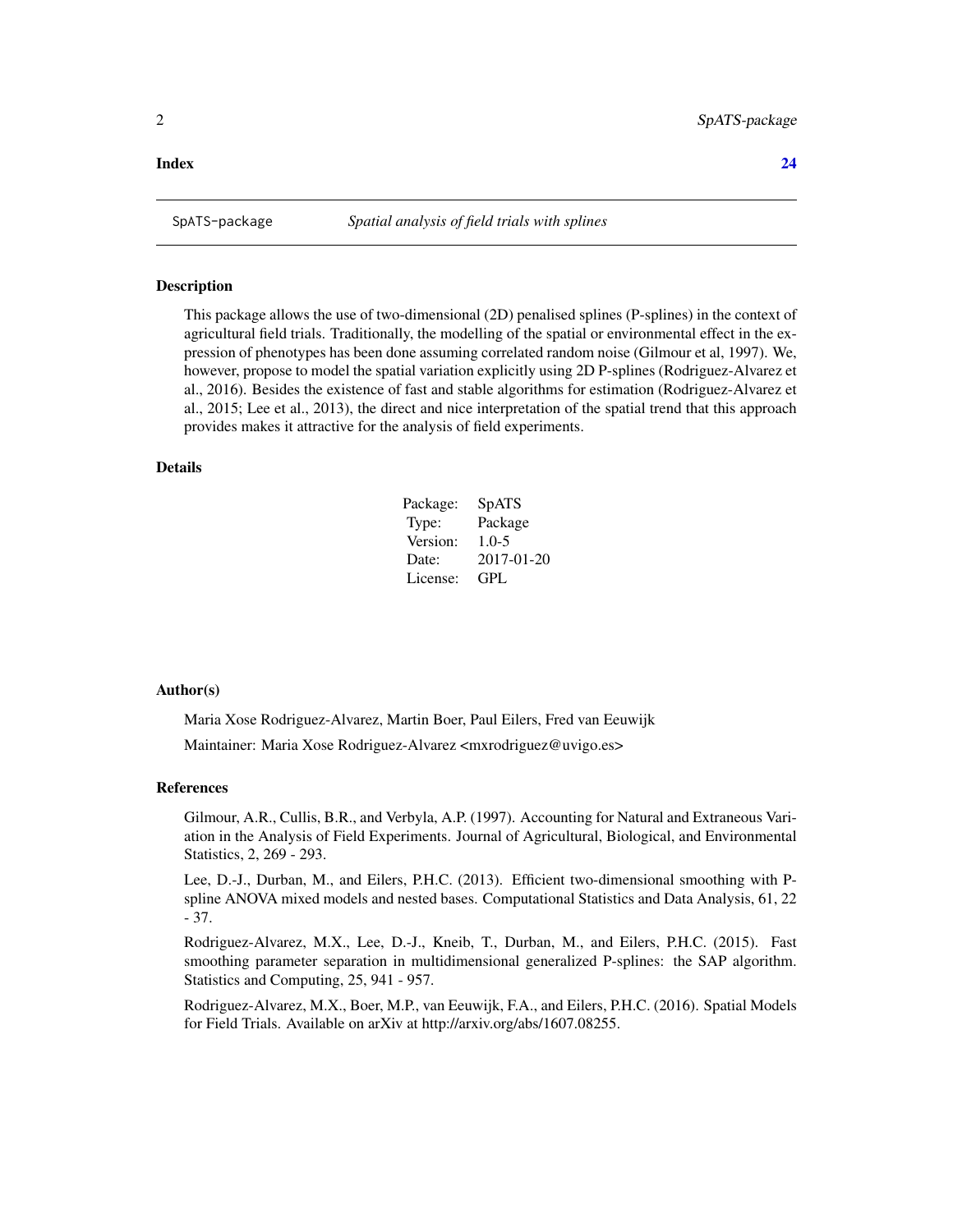<span id="page-2-1"></span><span id="page-2-0"></span>

#### Description

This function can be used to modify some default parameters that control the estimation of an SpATS model.

#### Usage

controlSpATS(maxit = 200, tolerance = 0.001, monitoring = 2, update.psi = FALSE)

#### Arguments

| maxit      | numerical value indicating the maximum number of iterations. Default set to<br>200 (see Details).                                                                                                                                                                                                                                                                                |
|------------|----------------------------------------------------------------------------------------------------------------------------------------------------------------------------------------------------------------------------------------------------------------------------------------------------------------------------------------------------------------------------------|
| tolerance  | numerical value indicating the tolerance for the convergence criterion. Default<br>set to 0.001 (see Details).                                                                                                                                                                                                                                                                   |
| monitoring | numerical value determining the level of printing which is done during the esti-<br>mation. The value of 0 means that no printing is produced, a value of 1 means<br>that only the computing times are printed, and a value of 2 means that, at each<br>iteration, the (REML) deviance and the effective dimensions of the random com-<br>ponents are printed. Default set to 2. |
| update.psi | logical. If TRUE, the dispersion parameter of the exponential family is up-<br>dated at each iteration of the estimation algorithm. Default is FALSE, except for<br>$family = gaussian()$ , where the dispersion parameter (or residual variance),<br>is always updated jointly with the rest of variance components.                                                            |

#### Details

The estimation procedure implemented in the SpATS package is an extension of the SAP (Separation of anisotropic penalties) algorithm by Rodriguez - Alvarez et al. (2015). In this case, besides the spatial trend, modelled as a two-dimensional P-spline, the estimation algorithm allows for the incorporation of both fixed and (sets of i.i.d) random effects on the (generalised) linear mixed model. For Gaussian response variables, the algorithm is an iterative procedure, with the fixed and random effects as well as the variance components being updated at each iteration. To check the convergence of this iterative procedure, the (REML) deviance is monitored. For non-Gaussian response variables, estimation is based on Penalized Quasi-likelihood (PQL) methods. Here, the algorithm is a two-loop algorithm: the outer loop corresponds to the Fisher-Scoring algorithm (monitored on the basis of the change in the linear predictor between consecutive iterations), and the inner loop corresponds to that described for the Gaussian case.

#### Value

a list with components for each of the possible arguments.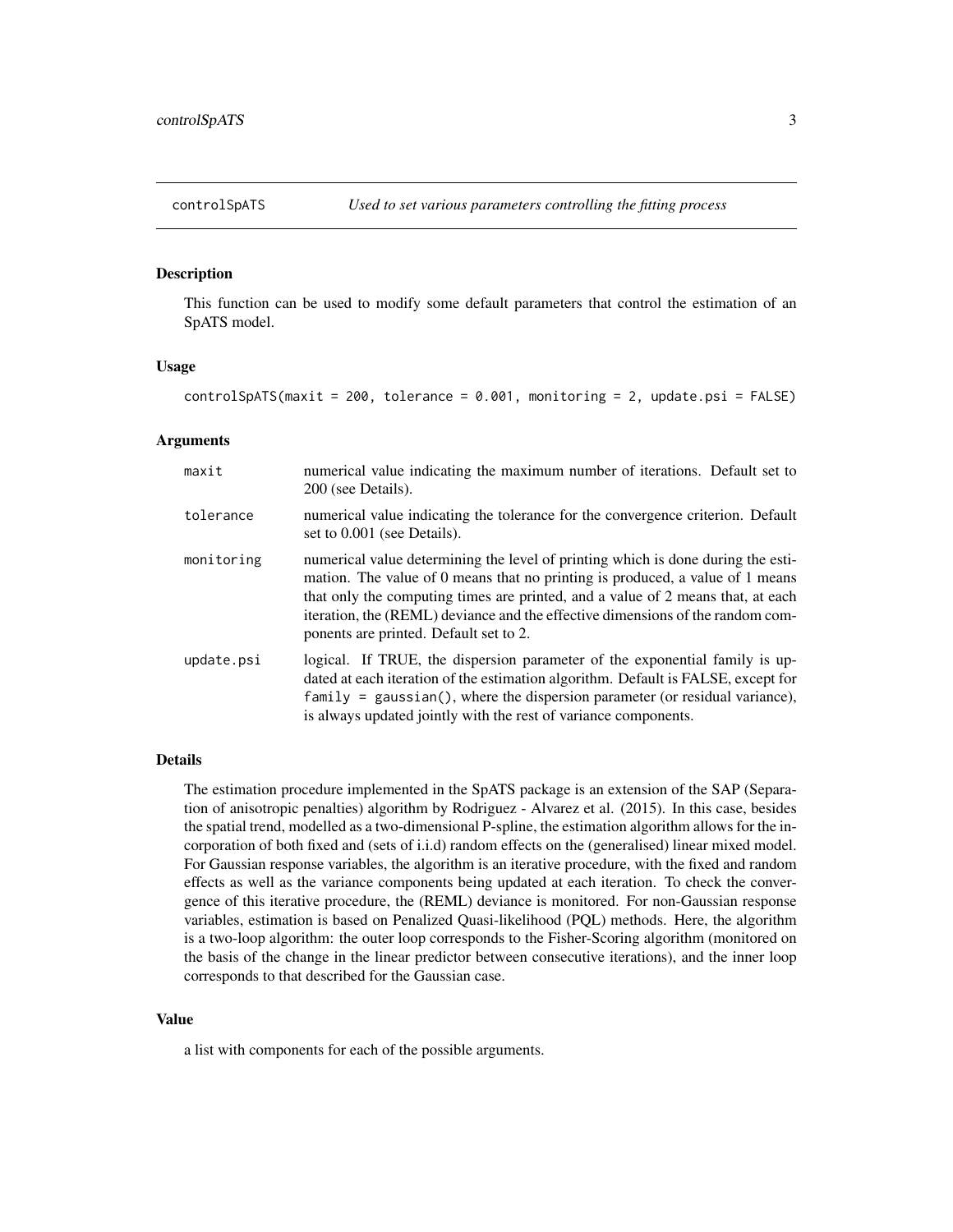#### <span id="page-3-0"></span>References

Rodriguez-Alvarez, M.X., Lee, D.-J., Kneib, T., Durban, M., and Eilers, P.H.C. (2015). Fast smoothing parameter separation in multidimensional generalized P-splines: the SAP algorithm. Statistics and Computing, 25, 941 - 957.

#### See Also

[SpATS](#page-14-1)

# Examples

```
library(SpATS)
data(wheatdata)
wheatdata$R <- as.factor(wheatdata$row)
wheatdata$C <- as.factor(wheatdata$col)
# Default control parameters
m0 \leq SpATS(response = "yield", spatial = \sim SAP(col, row, nseg = c(10,20)),
genotype = "geno", fixed = \sim colcode + rowcode, random = \sim R + C,
data = wheatdata)
# Modified the number of iterations, the tolerance, and the monitoring
m1 \leq SpATS(response = "yield", spatial = \sim SAP(col, row, nseg = c(10,20)),
genotype = "geno", fixed = \sim colcode + rowcode, random = \sim R + C,
 data = wheatdata, control = list(maxit = 50, tolerance = 1e-06, monitoring = 1))
```
<span id="page-3-1"></span>obtain.spatialtrend *Predictions of the spatial trend from an* SpATS *object*

#### Description

Takes a fitted SpATS object produced by SpATS() and produces predictions of the spatial trend on a regular two-dimensional array.

# Usage

```
obtain.spatialtrend(object, grid = c(100, 100), ...)
```
#### Arguments

| object                  | an object of class SpATS as produced by SpATS()                                                                                                  |
|-------------------------|--------------------------------------------------------------------------------------------------------------------------------------------------|
| grid                    | a numeric vector with the number of grid points along the x- and y- coordinates<br>respectively. Atomic values are recycled. The default is 100. |
| $\cdot$ $\cdot$ $\cdot$ | further arguments passed to or from other methods. Not yet implemented.                                                                          |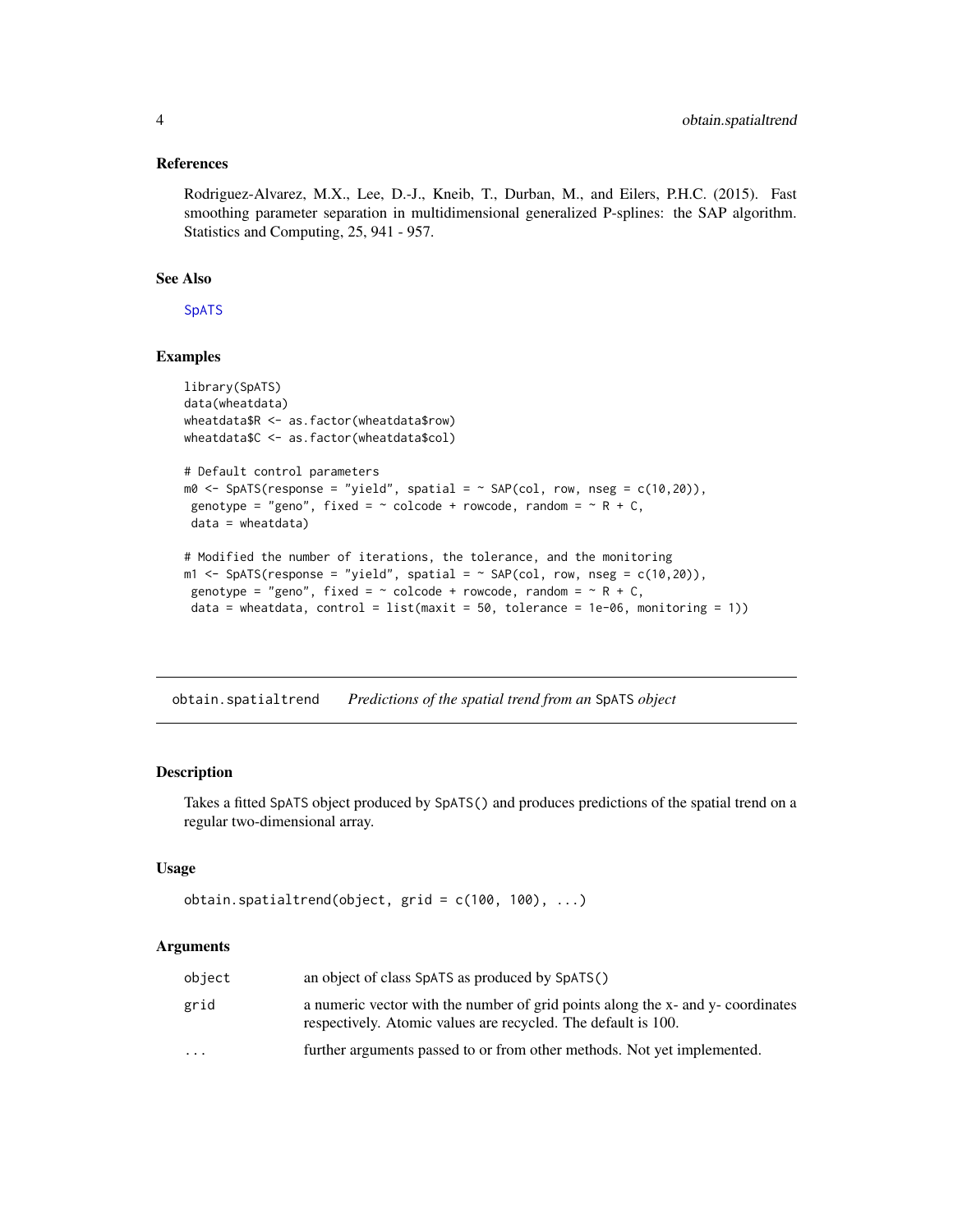# <span id="page-4-0"></span>obtain.spatialtrend 5

#### Details

For each spatial coordinate, grid[k] equally spaced values between the minimum and the maximum are computed  $(k = 1, 2)$ . The spatial trend is then predicted on the regular two-dimensional array defined by each combination of the x- and y- coordinate values.

#### Value

A list with the following components:

| col.p | x-coordinate values at which predictions have been computed.                                                                                                                                                                 |
|-------|------------------------------------------------------------------------------------------------------------------------------------------------------------------------------------------------------------------------------|
| row.p | y-coordinate values at which predictions have been computed                                                                                                                                                                  |
| fit   | a matrix of dimension length $(row, p)$ x length $(col, p)$ with the predicted spatial<br>trend (excluding the intercept).                                                                                                   |
| pfit  | for the PS-ANOVA approach, a list with 5 matrices of dimension length (row.p)<br>x length(col.p) with each predicted spatial component (2 main effects, 2 linear-<br>by-smooth components and 1 smooth-by-smooth component). |

#### References

Lee, D.-J., Durban, M., and Eilers, P.H.C. (2013). Efficient two-dimensional smoothing with Pspline ANOVA mixed models and nested bases. Computational Statistics and Data Analysis, 61, 22 - 37.

Rodriguez-Alvarez, M.X, Boer, M.P., van Eeuwijk, F.A., and Eilers, P.H.C. (2016). Spatial Models for Field Trials. Available on arXiv at http://arxiv.org/abs/1607.08255.

# See Also

[SpATS](#page-14-1), [plot.SpATS](#page-5-1), [predict.SpATS](#page-7-1)

#### Examples

```
library(SpATS)
data(wheatdata)
wheatdata$R <- as.factor(wheatdata$row)
wheatdata$C <- as.factor(wheatdata$col)
m0 \leq SpATS(response = "yield", spatial = \sim SAP(col, row, nseg = c(10,20)),
genotype = "geno", fixed = \sim colcode + rowcode, random = \sim R + C,
data = wheatdata, control = list(tolerance = 1e-03))
spat.trend.1 <- obtain.spatialtrend(m0)
spat.trend.2 <- obtain.spatialtrend(m0, grid = c(10, 10))
colors = topo.colors(100)
op \leq par(mfrow = c(1,2))
fields::image.plot(spat.trend.1$col.p, spat.trend.1$row.p, t(spat.trend.1$fit),
main = "Prediction on a grid of 100 \times 100", col = colors, xlab = "Columns", ylab = "Rows")
fields::image.plot(spat.trend.2$col.p, spat.trend.2$row.p, t(spat.trend.2$fit),
main = "Prediction on a grid of 10 \times 10", col = colors, xlab = "Columns", ylab = "Rows")
par(op)
```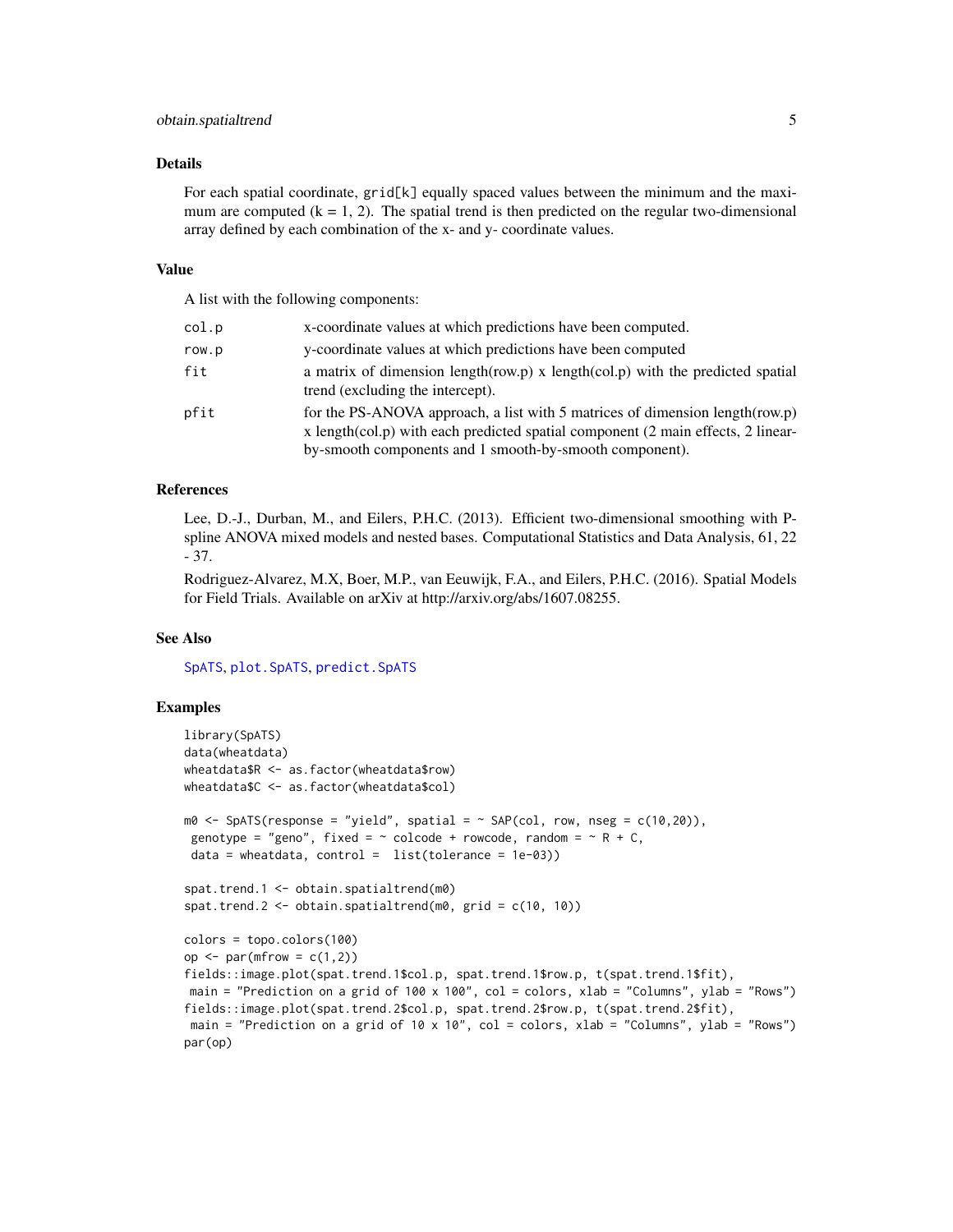<span id="page-5-1"></span><span id="page-5-0"></span>

#### Description

Takes a fitted SpATS object produced by SpATS() and plots six different graphics (see Details).

#### Usage

```
## S3 method for class 'SpATS'
plot(x, all.in.one = TRUE, main = NULL, annotated = FALSE, depict.missing = FALSE, ...)
```
# Arguments

| X          | an object of class SpATS as produced by SpATS().                                                                                                                                 |
|------------|----------------------------------------------------------------------------------------------------------------------------------------------------------------------------------|
| all.in.one | logical. If TRUE, the four plots are depicted in one window. Default is TRUE                                                                                                     |
| main       | character string specifying the main title to appear on the plot. By default (i.e.<br>when $main = NULL$ , the variable under study is incorporated in the title of the<br>plot. |
| annotated  | logical. If TRUE, the variable under study and the models used is added to the<br>plot. Only applied when argument all in one is TRUE.                                           |
|            | depict missing logical. If TRUE, the estimated spatial trend is depicted for all plots in the field,<br>even for those with missing values.                                      |
| $\ddots$ . | further arguments passed to or from other methods. Not yet implemented.                                                                                                          |

#### Details

The following graphics are depicted: the raw data, the fitted data (on the response scale), the (deviance) residuals, the estimated spatial trend (excluding the intercept), the genotypic BLUEs (or BLUPs) and their histogram. Except for the histogram, the plots are depicted in terms of the spatial coordinates (e.g., the rows and columns of the field).

# References

Rodriguez-Alvarez, M.X., Boer, M.P., van Eeuwijk, F.A., and Eilers, P.H.C. (2016). Spatial Models for Field Trials. Available on arXiv at http://arxiv.org/abs/1607.08255.

#### See Also

[SpATS](#page-14-1)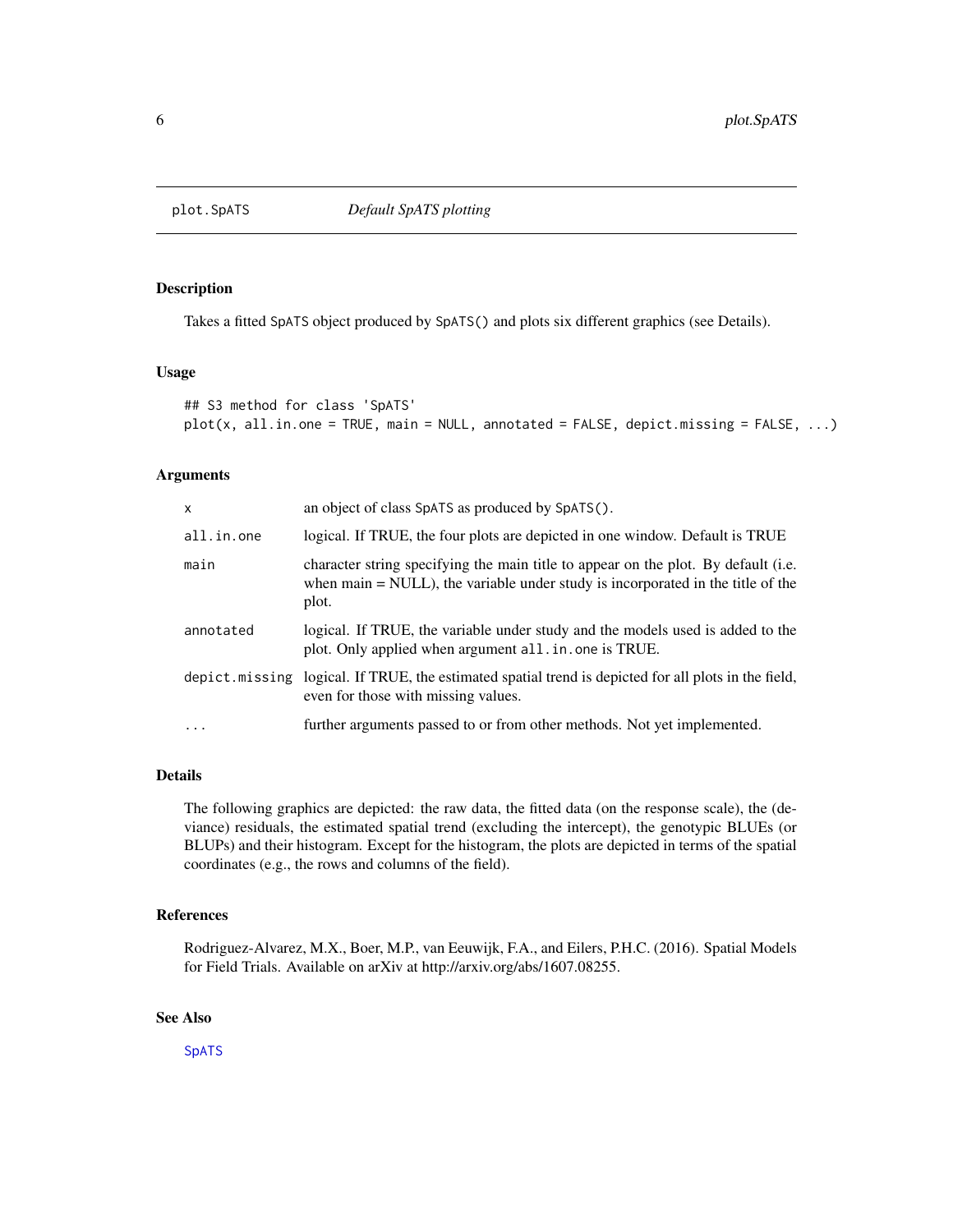# <span id="page-6-0"></span>plot.variogram.SpATS 7

#### Examples

```
library(SpATS)
data(wheatdata)
wheatdata$R <- as.factor(wheatdata$row)
wheatdata$C <- as.factor(wheatdata$col)
m0 \leq - SpATS(response = "yield", spatial = \sim SAP(col, row, nseg = c(10,20), degree = 3, pord = 2),
genotype = "geno", fixed = \sim colcode + rowcode, random = \sim R + C, data = wheatdata,
control = list(tolerance = 1e-03))
# Default plotting
plot(m0)
# Annotated
plot(m0, annotated = TRUE, main = "Wheat data (Gilmour et al., 1997)")
```
<span id="page-6-1"></span>plot.variogram.SpATS *Default variogram.SpATS plotting*

#### Description

Takes a fitted variogram.SpATS object produced by variogram.SpATS() and plots the associated sample variogram using an RGL 3D perspective plot (package plot3Drgl).

#### Usage

## S3 method for class 'variogram.SpATS'  $plot(x, min.length = 30, ...)$ 

#### Arguments

| $\mathsf{x}$ | an object of class variogram. SpATS as produced by variogram. SpATS().       |
|--------------|------------------------------------------------------------------------------|
| min.length   | numerical value. The sample variogram is depicted including only those pairs |
|              | with more than min. Length observations (see variogram. SpATS).              |
| $\cdots$     | further arguments passed to or from other methods. Not yet implemented.      |

# Details

This function as well as function variogram.SpATS() can only be used for regular two dimensional data.

# References

Gilmour, A.R., Cullis, B.R., and Verbyla, A.P. (1997). Accounting for Natural and Extraneous Variation in the Analysis of Field Experiments. Journal of Agricultural, Biological, and Environmental Statistics, 2, 269 - 293.

Stefanova, K.T., Smith, A.B., and Cullis, B.R. (2009). Enhanced Diagnostics for the Spatial Analysis of Field Trials. Journal of Agricultural, Biological, and Environmental Statistics, 14, 392 - 410.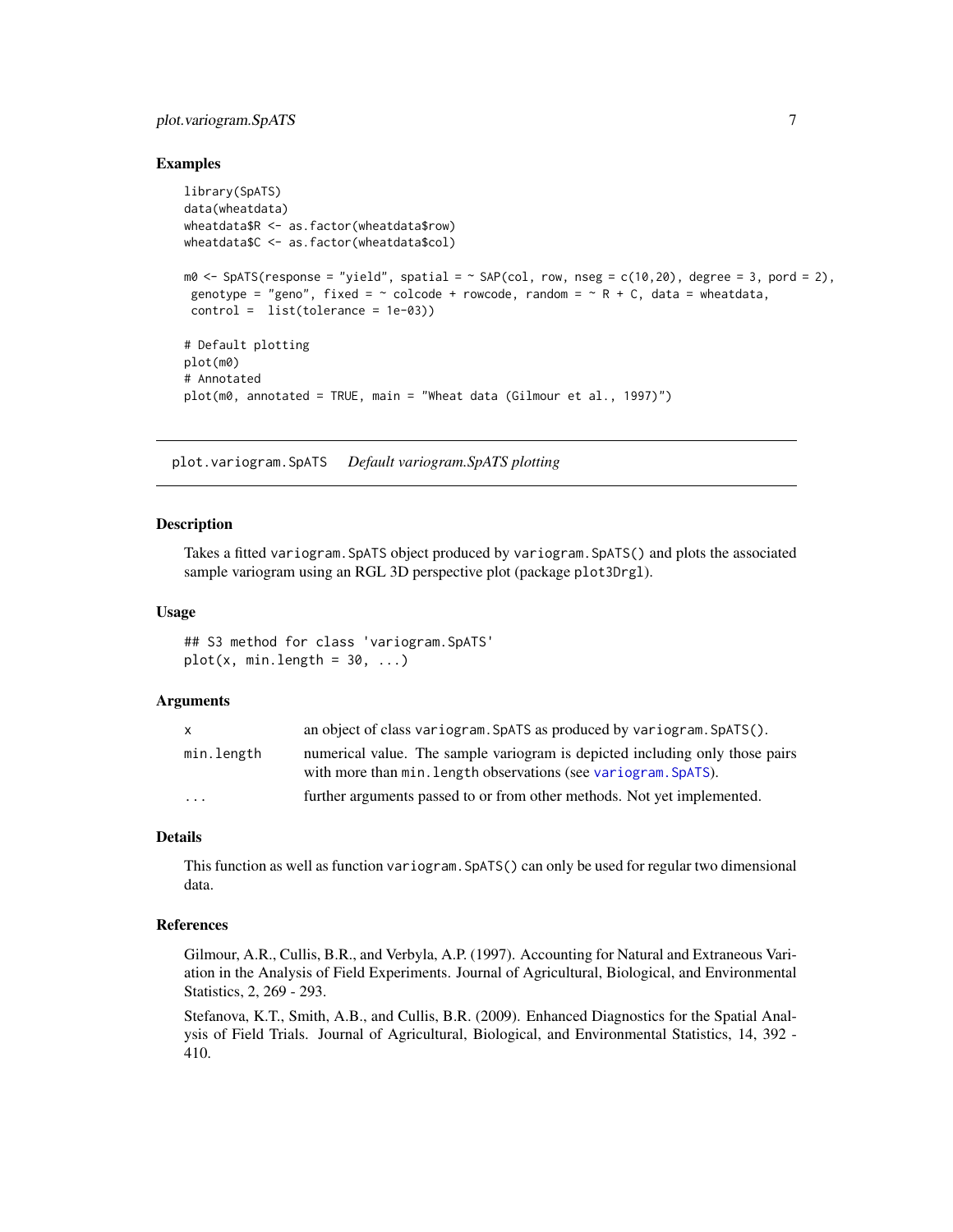# See Also

[SpATS](#page-14-1), [variogram.SpATS](#page-19-1)

#### Examples

```
library(SpATS)
data(wheatdata)
wheatdata$R <- as.factor(wheatdata$row)
wheatdata$C <- as.factor(wheatdata$col)
m\theta \leq SpATS(response = "yield", spatial = \in SAP(col, row, nseg = c(10,20), degree = 3, pord = 2),
genotype = "geno", fixed = \sim colcode + rowcode, random = \sim R + C, data = wheatdata,
control = list(tolerance = 1e-03))
# Compute the variogram
var.m0 <- variogram(m0)
# Plot the variogram
plot(var.m0)
```
<span id="page-7-1"></span>predict.SpATS *Predictions from an* SpATS *object*

#### Description

Takes a fitted SpATS object produced by SpATS() and produces predictions.

#### Usage

```
## S3 method for class 'SpATS'
predict(object, new data = NULL, which = NULL, ...)
```
#### Arguments

| object   | an object of class SpATS as produced by SpATS().                                                                                |
|----------|---------------------------------------------------------------------------------------------------------------------------------|
| newdata  | an optional data frame to be used for obtaining the predictions.                                                                |
| which    | an optional character string with the variables that define the margins of the<br>multiway table to be predicted (see Details). |
| $\cdots$ | further arguments passed to or from other methods. Not yet implemented.                                                         |

#### Details

This function allows to produce predictions, either specifying: (1) the data frame on which to obtain the predictions (argument newdata), or (2) those variables that define the margins of the multiway table to be predicted (argument which). In the first case, all fixed components (including genotype when fixed) and the spatial coordinates must be present in the data frame. As for the random effects is concerned, they are excluded from the predictions when the value is missing in the data frame. In the second case, predictions are obtained for each combination of values of the specified

<span id="page-7-0"></span>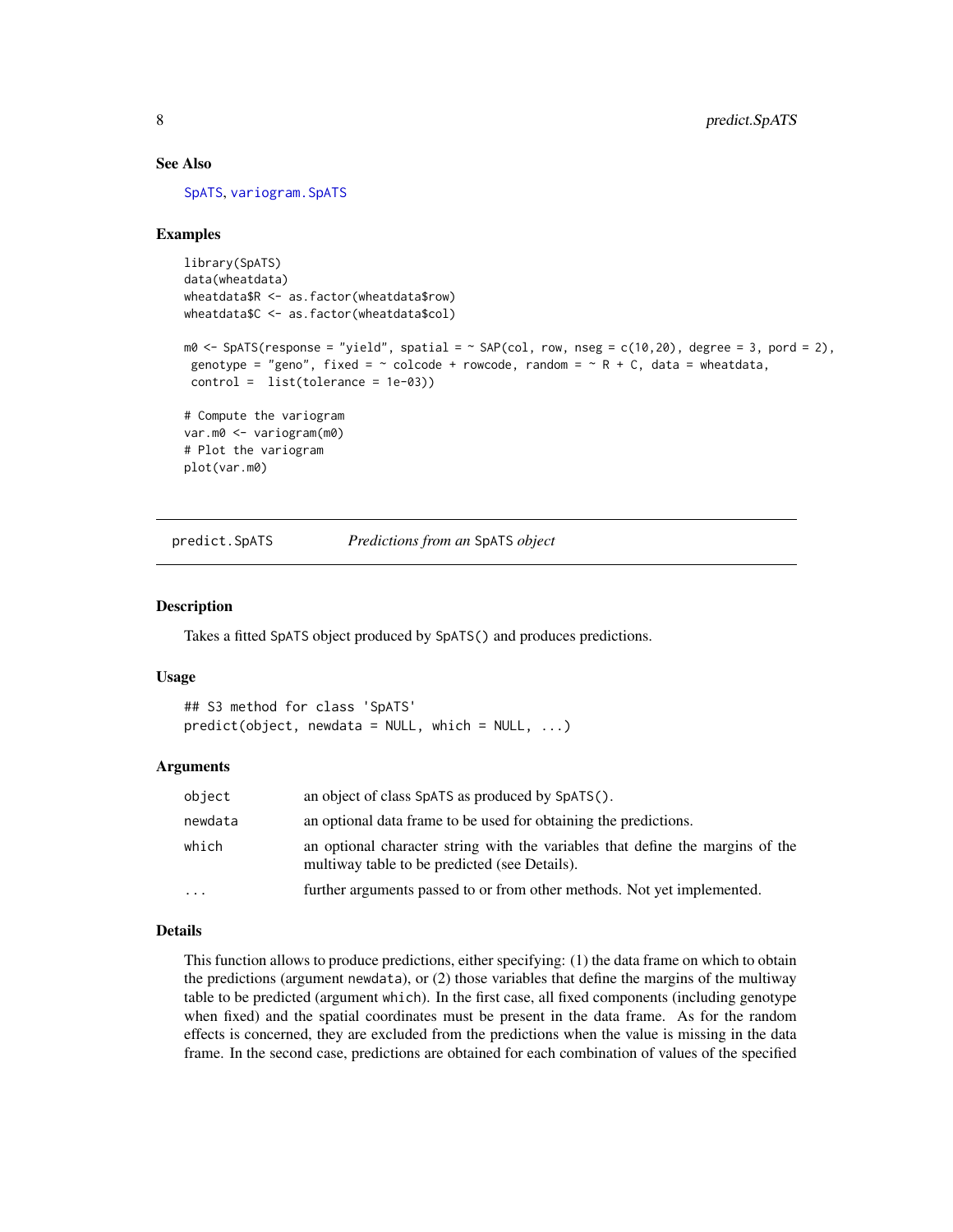# <span id="page-8-0"></span>print.SpATS 9

variables that is present in the data set used to fit the model. For those variables not specified in the argument which, the following rules have been considered: (a) random factors and the spatial trend are ignored in the predictions, (b) for fixed numeric variables, the mean value is considered; and (c) for fixed factors, the reference level is used.

# Value

The data frame used for obtaining the predictions, jointly with the predicted values and the corresponding standard errors. The label "Excluded" has been used to indicate those cases where a covariate has been excluded or ignored for the prediction (as for instance the random effect).

#### References

Welham, S., Cullis, B., Gogel, B., Gilmour, A., and Thompson, R. (2004). Prediction in linear mixed models. Australian and New Zealand Journal of Statistics, 46, 325 - 347.

#### See Also

[SpATS](#page-14-1), [obtain.spatialtrend](#page-3-1)

#### Examples

```
library(SpATS)
data(wheatdata)
wheatdata$R <- as.factor(wheatdata$row)
wheatdata$C <- as.factor(wheatdata$col)
m0 \leq SpATS(response = "yield", spatial = \sim SAP(col, row, nseg = c(10,20)),
genotype = "geno", fixed = \sim colcode + rowcode, random = \sim R + C,
data = wheatdata, control = list(tolerance = 1e-03))
# Fitted values: prediction on the dataset used for fitting the model
pred1.m0 <- predict(m0, newdata = wheatdata)
pred1.m0[1:5,]
# Genotype prediction
pred2.m0 <- predict(m0, which = "geno")
pred2.m0[1:5,]
```
print.SpATS *Print method for* SpATS *objects*

# Description

Default print method for objects fitted with SpATS() function.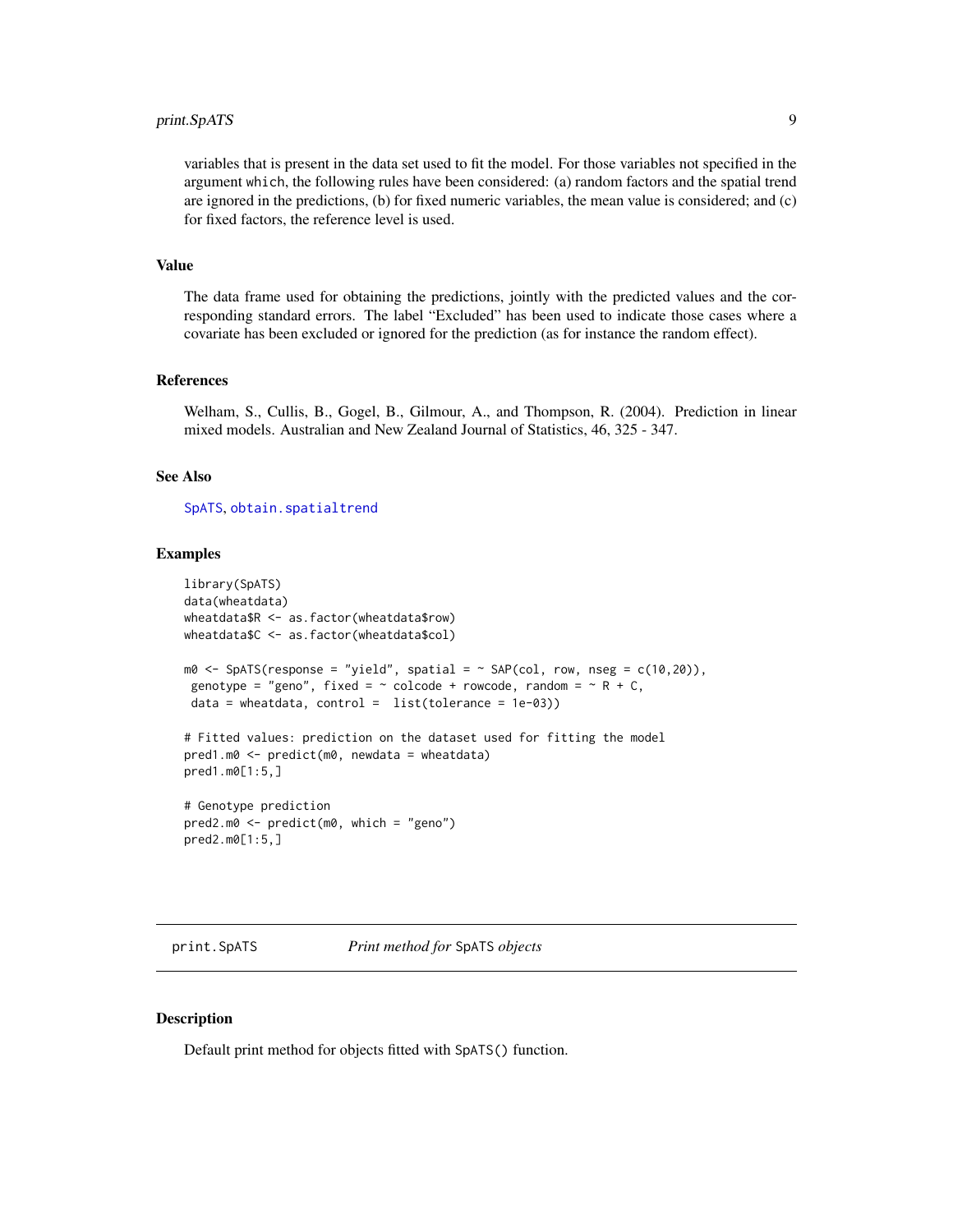#### Usage

```
## S3 method for class 'SpATS'
print(x, \ldots)
```
#### **Arguments**

|          | an object of class SpATS as produced by SpATS()                         |
|----------|-------------------------------------------------------------------------|
| $\cdots$ | further arguments passed to or from other methods. Not yet implemented. |

#### Details

A short summary is printed including: the variable under study (response), the variable containing the genotypes, the spatial model, and the random and fixed components (when appropriate). Besides this information, the number of observations used to fit the model, as well as of those deleted due to missingness or zero weights are reported. Finally, the effective degrees of freedom (effective dimension) of the fitted model and the (REML) deviance is also printed.

#### See Also

[SpATS](#page-14-1), [summary.SpATS](#page-17-1)

#### Examples

```
library(SpATS)
data(wheatdata)
wheatdata$R <- as.factor(wheatdata$row)
wheatdata$C <- as.factor(wheatdata$col)
m0 \leq - SpATS(response = "yield", spatial = \sim SAP(col, row, nseg = c(10,20), degree = 3, pord = 2),
genotype = "geno", fixed = \sim colcode + rowcode, random = \sim R + C, data = wheatdata,
control = list(tolerance = 1e-03))
m0
```
<span id="page-9-1"></span>PSANOVA *Define a two-dimensional penalised tensor-product of marginal B-Spline basis functions based on the P-spline ANOVA (PSANOVA) approach.*

#### Description

Auxiliary function used for modelling the spatial or environmental effect as a two-dimensional penalised tensor-product of marginal B-spline basis functions with anisotropic penalties on the basis of the PSANOVA approach by Lee et al. (2013).

#### Usage

```
PSANOVA(..., nseg = c(10,10), pord = c(2,2), degree = c(3,3), nest.div = c(1,1))
```
<span id="page-9-0"></span>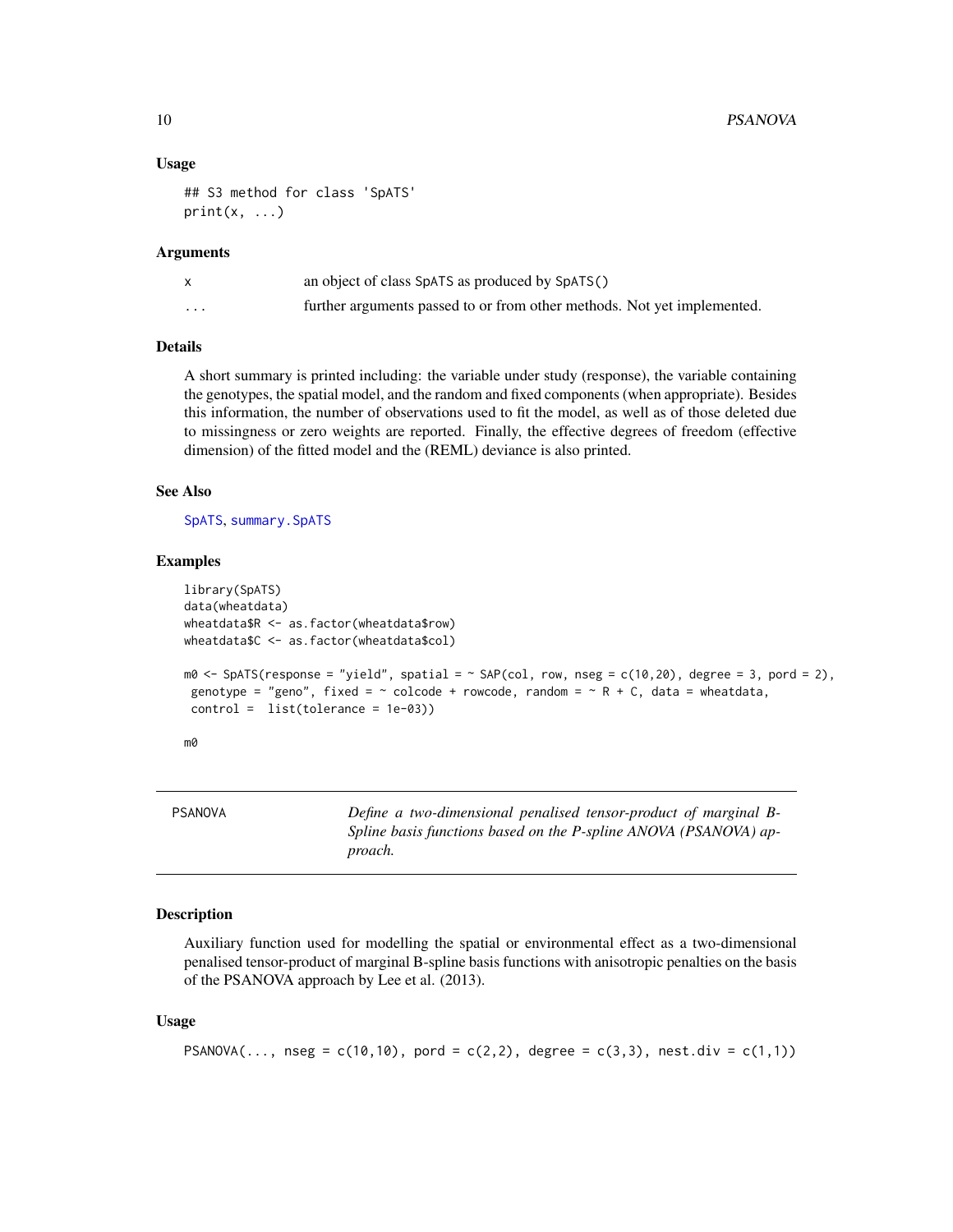#### <span id="page-10-0"></span>PSANOVA 11

#### Arguments

|          | a list of the covariates that this smooth component is a function of. Currently,<br>only two-dimensional tensor-product smoothers are implemented: the first co-<br>variate is assumed to define the x-spatial coordinate (e.g., column position) of<br>each plot in the field, and the second argument the y-spatial coordinate (i.e., the<br>row position). Both covariates should be numerical.               |
|----------|------------------------------------------------------------------------------------------------------------------------------------------------------------------------------------------------------------------------------------------------------------------------------------------------------------------------------------------------------------------------------------------------------------------|
| nseg     | numerical vector of length 2 containing the number of segments for each marginal<br>(strictly nseg - 1 is the number of internal knots in the domain of the covariate).<br>Atomic values are also valid, being recycled. Default set to 10.                                                                                                                                                                      |
| pord     | numerical vector of length 2 containing the penalty order for each marginal.<br>Atomic values are also valid, being recycled. Default set to 2 (second order).<br>Currently, only second order penalties are allowed.                                                                                                                                                                                            |
| degree   | numerical vector of length 2 containing the order of the polynomial of the B-<br>spline basis for each marginal. Atomic values are also valid, being recycled.<br>Default set to 3 (cubic B-splines).                                                                                                                                                                                                            |
| nest.div | numerical vector of length 2 containing the divisor of the number of segments<br>(nseg) to be used for the construction of the nested B-spline basis for the smooth-<br>by-smooth interaction component. In this case, the nested B-spline basis will<br>be constructed assuming a total of nseg/nest.div segments. Default set to 1,<br>which implies that nested basis are not used. See SAP for more details. |

# Details

The approach implemented here represents an alternative method to the [SAP](#page-11-1) function. In this case, the smooth bivariate surface (or spatial trend) is decomposed in five different components each of them depending on a single smoothing parameter (see Lee et al., 2013).

# References

Gilmour, A.R., Cullis, B.R., and Verbyla, A.P. (1997). Accounting for Natural and Extraneous Variation in the Analysis of Field Experiments. Journal of Agricultural, Biological, and Environmental Statistics, 2, 269 - 293.

Lee, D.-J., Durban, M., and Eilers, P.H.C. (2013). Efficient two-dimensional smoothing with Pspline ANOVA mixed models and nested bases. Computational Statistics and Data Analysis, 61, 22 - 37.

#### See Also

[SpATS](#page-14-1), [SAP](#page-11-1)

# Examples

```
library(SpATS)
data(wheatdata)
wheatdata$R <- as.factor(wheatdata$row)
wheatdata$C <- as.factor(wheatdata$col)
```
# Without nested basis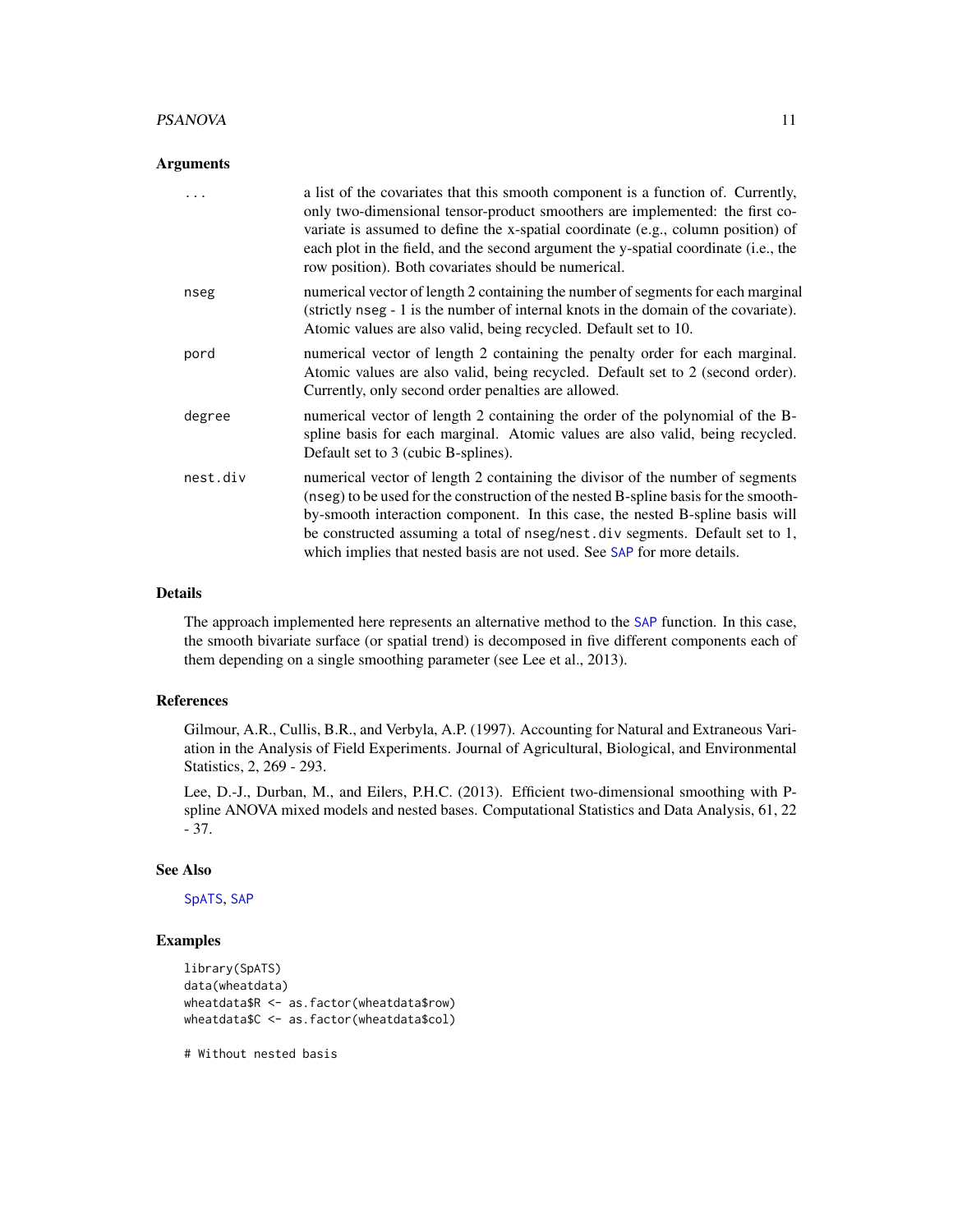```
m\theta \leq - SpATS(response = "yield", spatial = \sim PSANOVA(col, row, nseg = c(10,20)),
 genotype = "geno", fixed = \sim colcode + rowcode, random = \sim R + C, data = wheatdata,
 control = list(tolerance = 1e-03))
summary(m0)
# With nested basis
m1 <- SpATS(response = "yield", spatial = \sim PSANOVA(col, row, nseg = c(10,20), nest.div = 2),
genotype = "geno", fixed = \sim colcode + rowcode, random = \sim R + C, data = wheatdata,
control = list(tolerance = 1e-03))
summary(m1)
```
<span id="page-11-1"></span>SAP *Define a two-dimensional penalised tensor-product of marginal B-Spline basis functions.*

# Description

Auxiliary function used for modelling the spatial or environmental effect as a two-dimensional penalised tensor-product of marginal B-spline basis functions with anisotropic penalties. The approach implemented here corresponds to the Separation of Anisotropic Penalties (SAP) algorithm introduced by Rodriguez-Alvarez et al. (2014).

#### Usage

```
SAP(..., nseg = c(10, 10), pord = c(2, 2), degree = c(3, 3), nest.div = c(1, 1),ANOVA = FALSE)
```
#### **Arguments**

| $\ddots$ | a list of the covariates that this smooth component is a function of. Currently,<br>only two-dimensional tensor-product smoothers are implemented: the first co-<br>variate is assumed to define the x-spatial coordinate (e.g., column position) of<br>each plot in the field, and the second argument the y-spatial coordinate (i.e., the<br>row position). Both covariates should be numerical. |
|----------|----------------------------------------------------------------------------------------------------------------------------------------------------------------------------------------------------------------------------------------------------------------------------------------------------------------------------------------------------------------------------------------------------|
| nseg     | numerical vector of length 2 containing the number of segments for each marginal<br>(strictly nseg - 1 is the number of internal knots in the domain of the covariate).<br>Atomic values are also valid, being recycled. Default set to 10.                                                                                                                                                        |
| pord     | numerical vector of length 2 containing the penalty order for each marginal.<br>Atomic values are also valid, being recycled. Default set to 2 (second order).                                                                                                                                                                                                                                     |
| degree   | numerical vector of length 2 containing the order of the polynomial of the B-<br>spline basis for each marginal. Atomic values are also valid, being recycled.<br>Default set to 3 (cubic B-splines).                                                                                                                                                                                              |
| nest.div | numerical vector of length 2 containing the divisor of the number of segments<br>(nseg) to be used for the construction of the nested B-spline basis for the smooth-<br>by-smooth interaction component. In this case, the nested B-spline basis will                                                                                                                                              |

<span id="page-11-0"></span>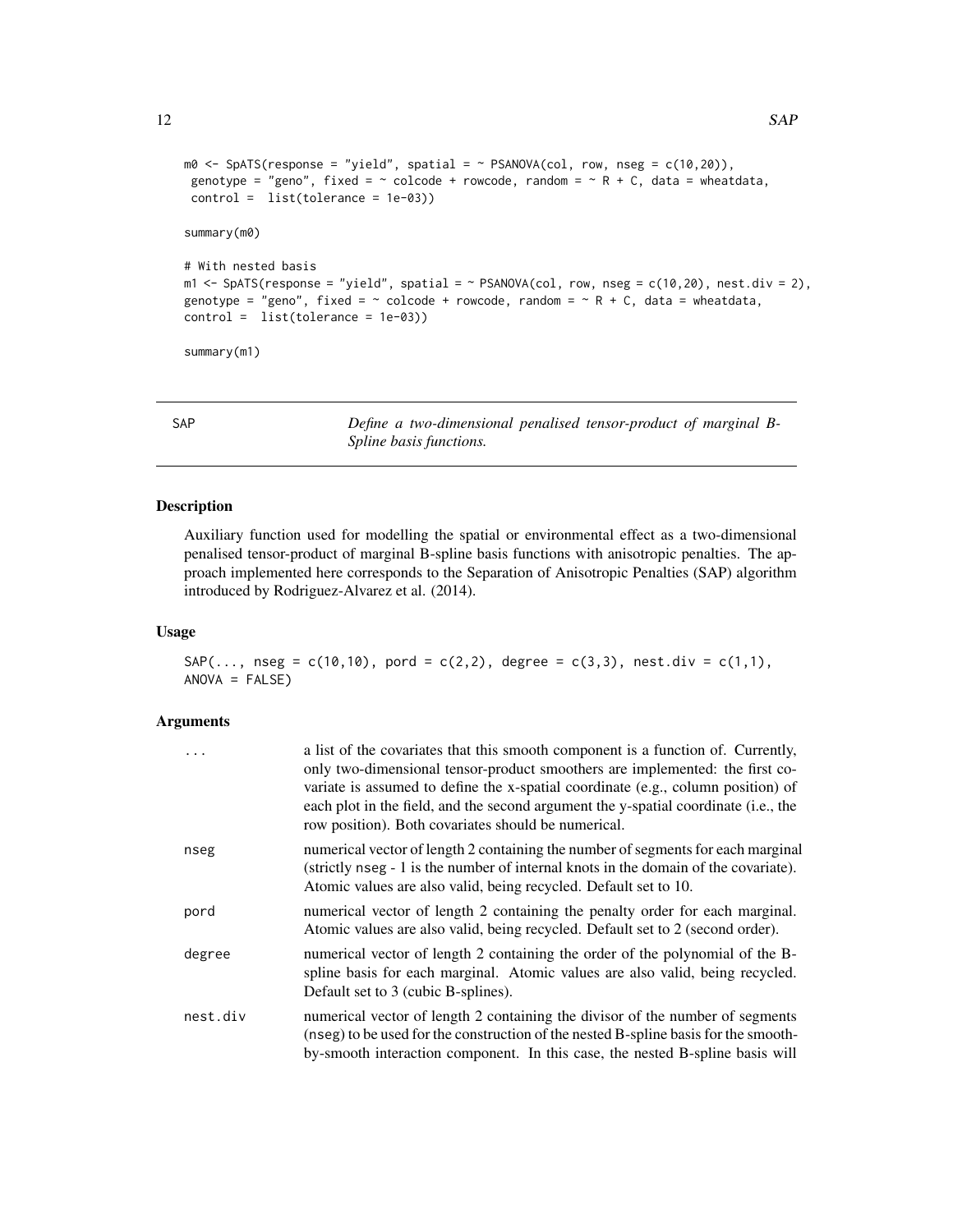|       | be constructed assuming a total of nsegmest. Giv segments. Default set to 1,<br>which implies that nested basis are not used. See details. |
|-------|--------------------------------------------------------------------------------------------------------------------------------------------|
| ANOVA | logical. If TRUE, four different smoothing parameters are considered: two for                                                              |
|       | the main effects and two for the smooth interaction. See details.                                                                          |

be constructed assuming a total of nseg/nest.div segments. Default set to 1,

#### Details

Within the P-spline framework, anisotropic low-rank tensor-product smoothers have become the general approach for modelling multidimensional surfaces (Eilers and Marx 2003; Wood 2006). In this package, we propose to model the spatial or environmental effect by means of the tensorproduct of B-splines basis functions. In other words, we propose to model the spatial trend as a smooth bivariate surface jointly defined over the the spatial coordinates. Accordingly, the current function has been designed to allow the user to specify the spatial coordinates that the spatial trend is a function of. There is no restriction about how the spatial coordinates shall be specified: these can be the longitude and latitude of the position of the plot on the field or the column and row numbers. The only restriction is that the variables defining the spatial coordinates should be numeric (in contrast to factors).

As far as estimation is concerned, we have used in this package the equivalence between P-splines and linear mixed models (Currie and Durban, 2002). Under this approach, the smoothing parameters are expressed as the ratio between variance components. Moreover, the smooth components are decomposed in two parts: one which is not penalised (and treated as fixed) and one with is penalised (and treated as random). For the two-dimensional case, the mixed model representation leads also to a very interesting decomposition of the penalised part of the bivariate surface in three different components (Lee and Durban, 2011): (a) a component that contains the smooth main effect (smooth trend) along one of the covariates that the surface is a function of (as, e.g, the xspatial coordinate or column position of the plot in the field), (b) a component that contains the smooth main effect (smooth trend) along the other covariate (i.e., the y-spatial coordinate or row position); and (c) a smooth interaction component (sum of the linear-by-smooth interaction components and the smooth-by-smooth interaction component). The default implementation used in this function (ANOVA = FALSE) assumes two different smoothing parameters, i.e., one for each covariate in the smooth component. Accordingly, the same smoothing parameters are used for both, the main effects and the smooth interaction. However, this approach can be extended to deal with the ANOVA-type decomposition presented in Lee and Durban (2011). In their approach, four different smoothing parameters are considered for the smooth surface, that are in concordance with the aforementioned decomposition: (a) two smoothing parameter, one for each of the main effects; and (b) two smoothing parameter for the smooth interaction component. Here, this decomposition can be obtained by specifying the argument ANOVA = TRUE.

It should be noted that, the computational burden associated with the estimation of the two-dimensional tensor-product smoother might be prohibitive if the dimension of the marginal bases is large. In these cases, Lee et al. (2013) propose to reduce the computational cost by using nested bases. The idea is to reduce the dimension of the marginal bases (and therefore the associated number of parameters to be estimated), but only for the smooth-by-smooth interaction component. As pointed out by the authors, this simplification can be justified by the fact that the main effects would in fact explain most of the structure (or spatial trend) presented in the data, and so a less rich representation of the smooth-by-smooth interaction component could be needed. In order to ensure that the reduced bivariate surface is in fact nested to the model including only the main effects, Lee et al. (2013) show that the number of segments used for the nested basis should be a divisor of the number of segments used in the original basis (nseg argument). In the present function, the divisor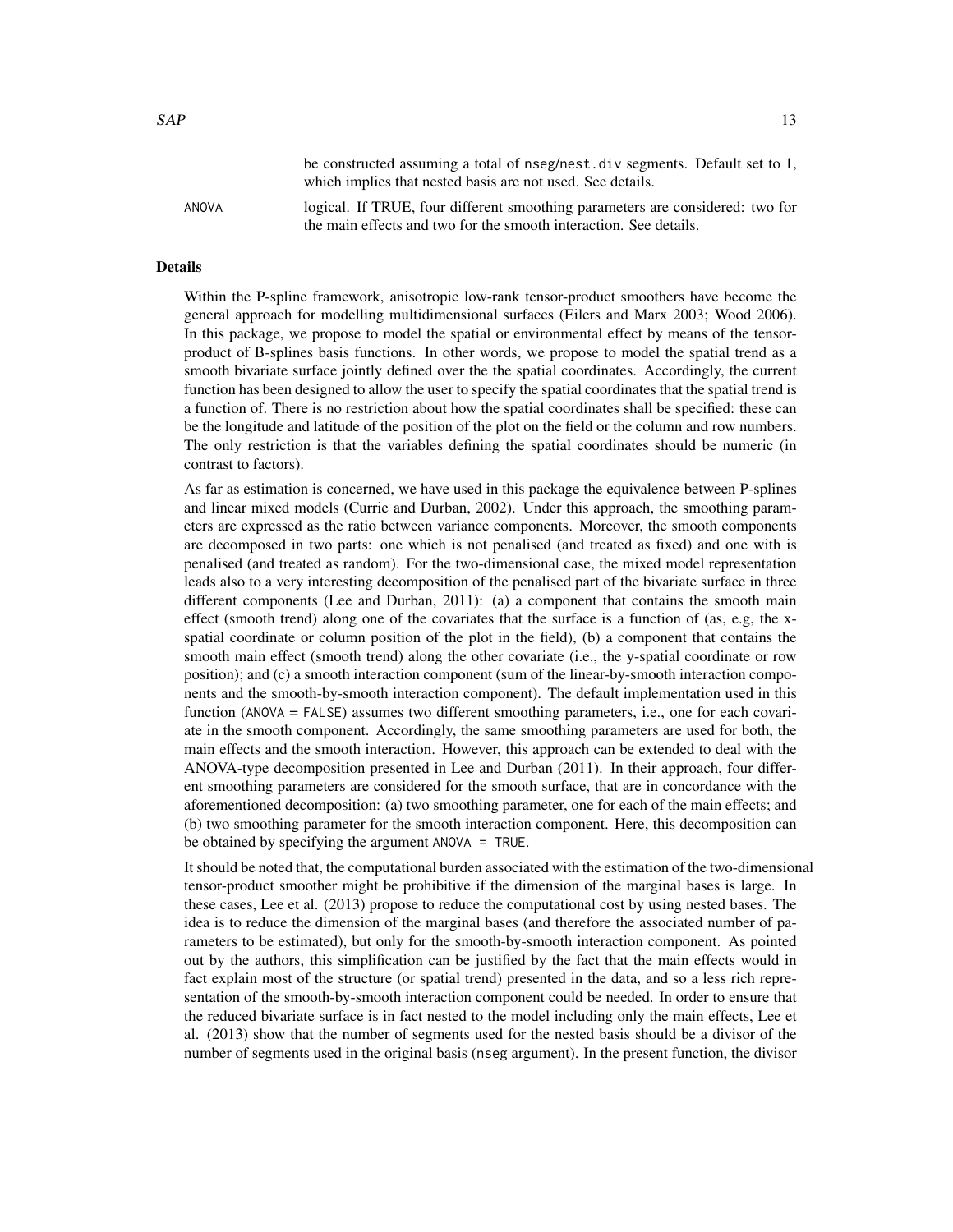<span id="page-13-0"></span>of the number of segments is specified through the argument nest.div. For a more detailed review on this topic, see Lee (2010) and Lee et al. (2013).

#### References

Currie, I., and Durban, M. (2002). Flexible smoothing with P-splines: a unified approach. Statistical Modelling, 4, 333 - 349.

Eilers, P.H.C., and Marx, B.D. (2003). Multivariate calibration with temperature interaction using two-dimensional penalised signal regression. Chemometrics and Intelligent Laboratory Systems, 66, 159 - 174.

Gilmour, A.R., Cullis, B.R., and Verbyla, A.P. (1997). Accounting for Natural and Extraneous Variation in the Analysis of Field Experiments. Journal of Agricultural, Biological, and Environmental Statistics, 2, 269 - 293.

Lee, D.-J., 2010. Smothing mixed model for spatial and spatio-temporal data. Ph.D. Thesis, Department of Statistics, Universidad Carlos III de Madrid, Spain.

Lee, D.-J., and Durban, M. (2011). P-spline ANOVA-type interaction models for spatio-temporal smoothing. Statistical Modelling 11, 49 - 69.

Lee, D.-J., Durban, M., and Eilers, P.H.C. (2013). Efficient two-dimensional smoothing with Pspline ANOVA mixed models and nested bases. Computational Statistics and Data Analysis, 61, 22 - 37.

Rodriguez-Alvarez, M.X., Lee, D.-J., Kneib, T., Durban, M., and Eilers, P.H.C. (2015). Fast smoothing parameter separation in multidimensional generalized P-splines: the SAP algorithm. Statistics and Computing, 25, 941 - 957.

Wood, S.N. (2006). Low-rank scale-invariant tensor product smooths for generalized additive models. Journal of the Royal Statistical Society: Series B, 70, 495 - 518.

#### See Also

#### [SpATS](#page-14-1), [PSANOVA](#page-9-1)

#### Examples

```
library(SpATS)
data(wheatdata)
wheatdata$R <- as.factor(wheatdata$row)
wheatdata$C <- as.factor(wheatdata$col)
# Original anisotropic approach: two smoothing parameters
m0 \leq SpATS(response = "yield", spatial = \sim SAP(col, row, nseg = c(10,20)),
genotype = "geno", fixed = \sim colcode + rowcode, random = \sim R + C,
data = wheatdata, control = list(tolerance = 1e-03))summary(m0)
# ANOVA decomposition: four smoothing parameters
m1 \leq - SpATS(response = "yield", spatial = \sim SAP(col, row, nseg = c(10,20), ANOVA = TRUE),
genotype = "geno", fixed = \sim colcode + rowcode, random = \sim R + C, data = wheatdata,
control = list(tolerance = 1e-03))
summary(m1)
```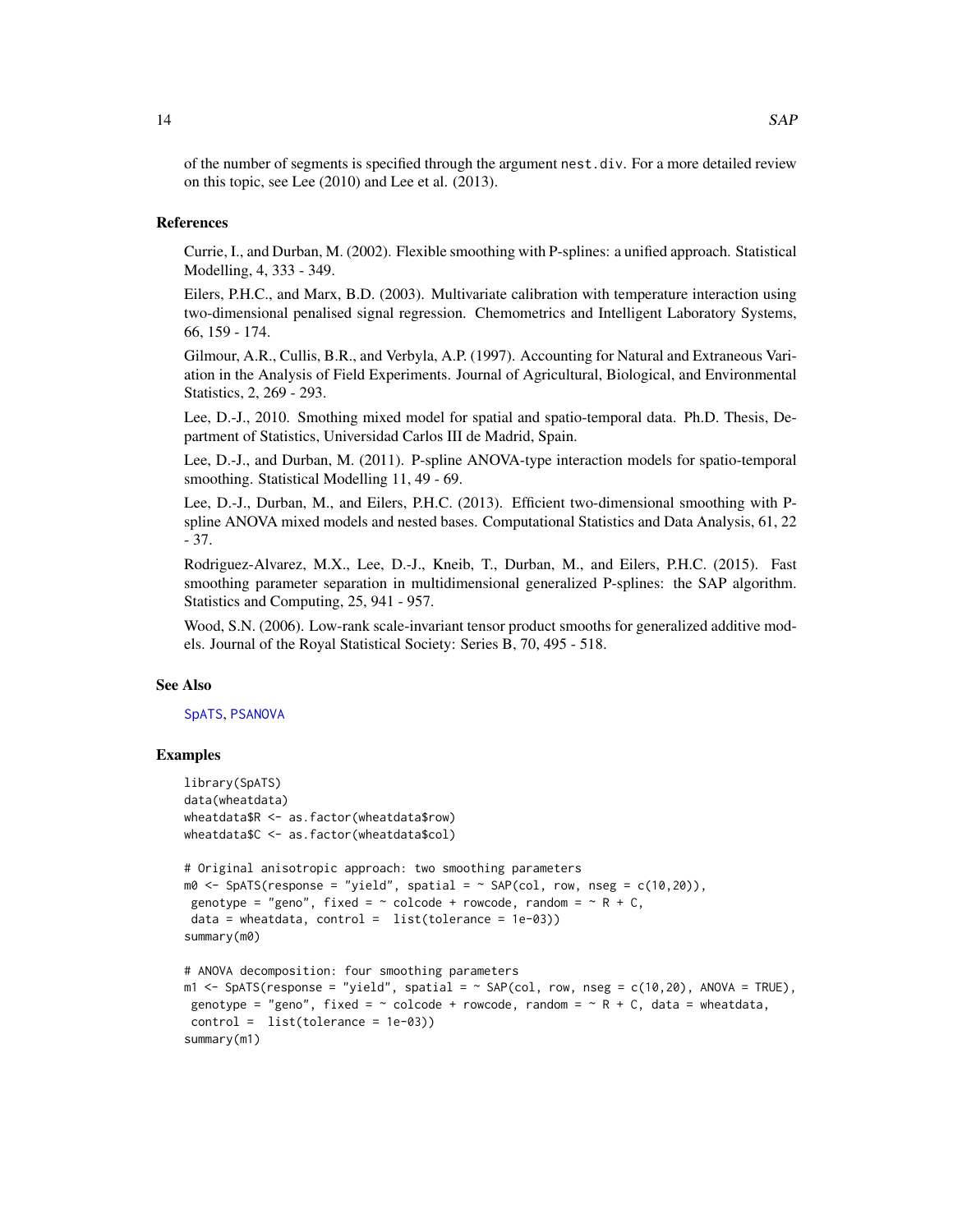<span id="page-14-1"></span><span id="page-14-0"></span>

# Description

Function specifically designed for the analysis of field trials experiments with the spatial trend being modelled by means of two-dimensional P-splines.

# Usage

```
SpATS(response, genotype, geno.decomp = NULL, genotype.as.random = FALSE, spatial,
fixed = NULL, random = NULL, data, family = gaussian(), offset = 0, weights = NULL,
control = controlSpATS())
```
# Arguments

| response           | a character string with the name of the variable that contains the response vari-<br>able of interest.                                                                                                          |
|--------------------|-----------------------------------------------------------------------------------------------------------------------------------------------------------------------------------------------------------------|
| genotype           | a character string with the name of the variable that contains the genotypes or<br>varieties. This variable must be a factor on the data frame.                                                                 |
| geno.decomp        | an optional character string with the name of a factor variable according which<br>genotypes are grouped, with different genetic variance being assumed for each<br>group. Only applies when genotype is random |
| genotype.as.random |                                                                                                                                                                                                                 |
|                    | logical. If TRUE, the genotype is included as random effect in the model. The<br>default is FALSE.                                                                                                              |
| spatial            | a right hand formula object specifying the spatial P-Spline model. See SAP and<br>PSANOVA for more details about how to specify the spatial trend.                                                              |
| fixed              | an optional right hand formula object specifying the fixed effects.                                                                                                                                             |
| random             | an optional right hand formula object specifying the random effects. Currently,<br>only sets of independent and identically distributed random effects can be incor-<br>porated.                                |
| data               | data frame containing all needed variables                                                                                                                                                                      |
| family             | object of class family specifying the distribution and link function.                                                                                                                                           |
| offset             | an optional numerical vector containing an a priori known component to be<br>included in the linear predictor during fitting.                                                                                   |
| weights            | an optional numerical vector of weights to be used in the fitting process. By<br>default, the weights are considered to be one.                                                                                 |
| control            | a list of control values to replace the default values returned by the function<br>controlSpATS.                                                                                                                |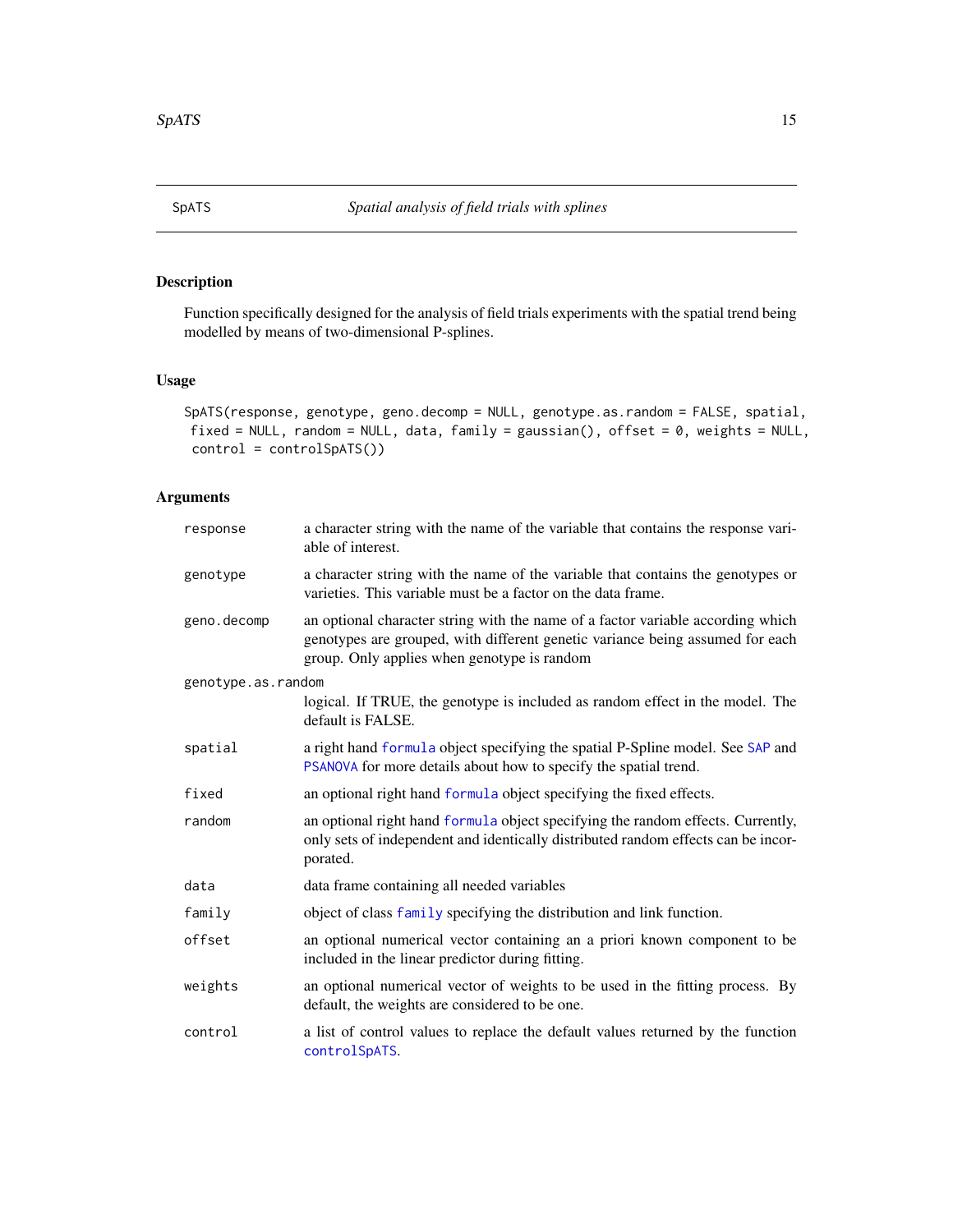# Details

This function fits a (generalised) linear mixed model, with the variance components being estimated by the restricted log-likelihood (REML). The estimation procedure is an extension of the SAP (Separation of anisotropic penalties) algorithm by Rodriguez - Alvarez et al. (2015). In this package, besides the spatial trend, modelled as a two-dimensional P-spline, the implemented estimation algorithm also allows for the incorporation of both fixed and (sets of i.i.d) random effects on the (generalised) linear mixed model. As far as the implementation of the algorithm is concerned, the sparse structure of the design matrix associated with the genotype has been taken into account. The combination of both the SAP algorithm and this sparse structure makes the algorithm computational efficient, allowing the proposal to be applied for the analysis of large datasets.

#### Value

A list with the following components:

| call        | the matched call.                                                                                                                                                                                                                                                                                                                                                                                                                                                                                                                                                                                                                                                                                      |
|-------------|--------------------------------------------------------------------------------------------------------------------------------------------------------------------------------------------------------------------------------------------------------------------------------------------------------------------------------------------------------------------------------------------------------------------------------------------------------------------------------------------------------------------------------------------------------------------------------------------------------------------------------------------------------------------------------------------------------|
| data        | the original supplied data argument with a new column with the weights used<br>during the fitting process.                                                                                                                                                                                                                                                                                                                                                                                                                                                                                                                                                                                             |
| model       | a list with the model components: response, spatial, genotype, fixed and/or ran-<br>dom.                                                                                                                                                                                                                                                                                                                                                                                                                                                                                                                                                                                                               |
| fitted      | a numeric vector with the fitted values.                                                                                                                                                                                                                                                                                                                                                                                                                                                                                                                                                                                                                                                               |
| residuals   | a numeric vector with deviance residuals.                                                                                                                                                                                                                                                                                                                                                                                                                                                                                                                                                                                                                                                              |
| psi         | a two-length vector with the values of the dispersion parameter at convergence.<br>For Gaussian responses both elements coincide, being the (REML) estimate of<br>dispersion parameter. For non-Gaussian responses, the result depends on the ar-<br>gument update.psi of the controlSpATS function. If this argument was spec-<br>ified to FALSE (the default), the first component of the vector corresponds to the<br>default value used for the dispersion parameter (usually 1). The second element,<br>correspond to the (REML) estimate of the dispersion parameter at convergence.<br>If the argument update.psi was specified to TRUE, both components coincide<br>(as in the Gaussian case). |
| var.comp    | a numeric vector with the (REML) variance component estimates. These vector<br>contains the variance components associated with the spatial trend, as well as<br>those related with the random model terms.                                                                                                                                                                                                                                                                                                                                                                                                                                                                                            |
| eff.dim     | a numeric vector with the estimated effective dimension (or effective degrees of<br>freedom) for each model component (genotype, spatial, fixed and/or random)                                                                                                                                                                                                                                                                                                                                                                                                                                                                                                                                         |
| dim         | a numeric vector with the (model) dimension of each model component (geno-<br>type, spatial, fixed and/or random). This value corresponds to the number of<br>parameters to be estimated                                                                                                                                                                                                                                                                                                                                                                                                                                                                                                               |
| nobs        | number of observations used to fit the model                                                                                                                                                                                                                                                                                                                                                                                                                                                                                                                                                                                                                                                           |
| niterations | number of iterations EM-algorithm                                                                                                                                                                                                                                                                                                                                                                                                                                                                                                                                                                                                                                                                      |
| deviance    | the (REML) deviance at convergence (i.e., - 0.5 times the restricted log-likelihood)                                                                                                                                                                                                                                                                                                                                                                                                                                                                                                                                                                                                                   |
| coeff       | a numeric vector with the estimated fixed and random effect coefficients.                                                                                                                                                                                                                                                                                                                                                                                                                                                                                                                                                                                                                              |
| terms       | a list with the model terms: response, spatial, genotype, fixed and/or random.<br>The information provided here is useful for printing and prediction purposes.                                                                                                                                                                                                                                                                                                                                                                                                                                                                                                                                        |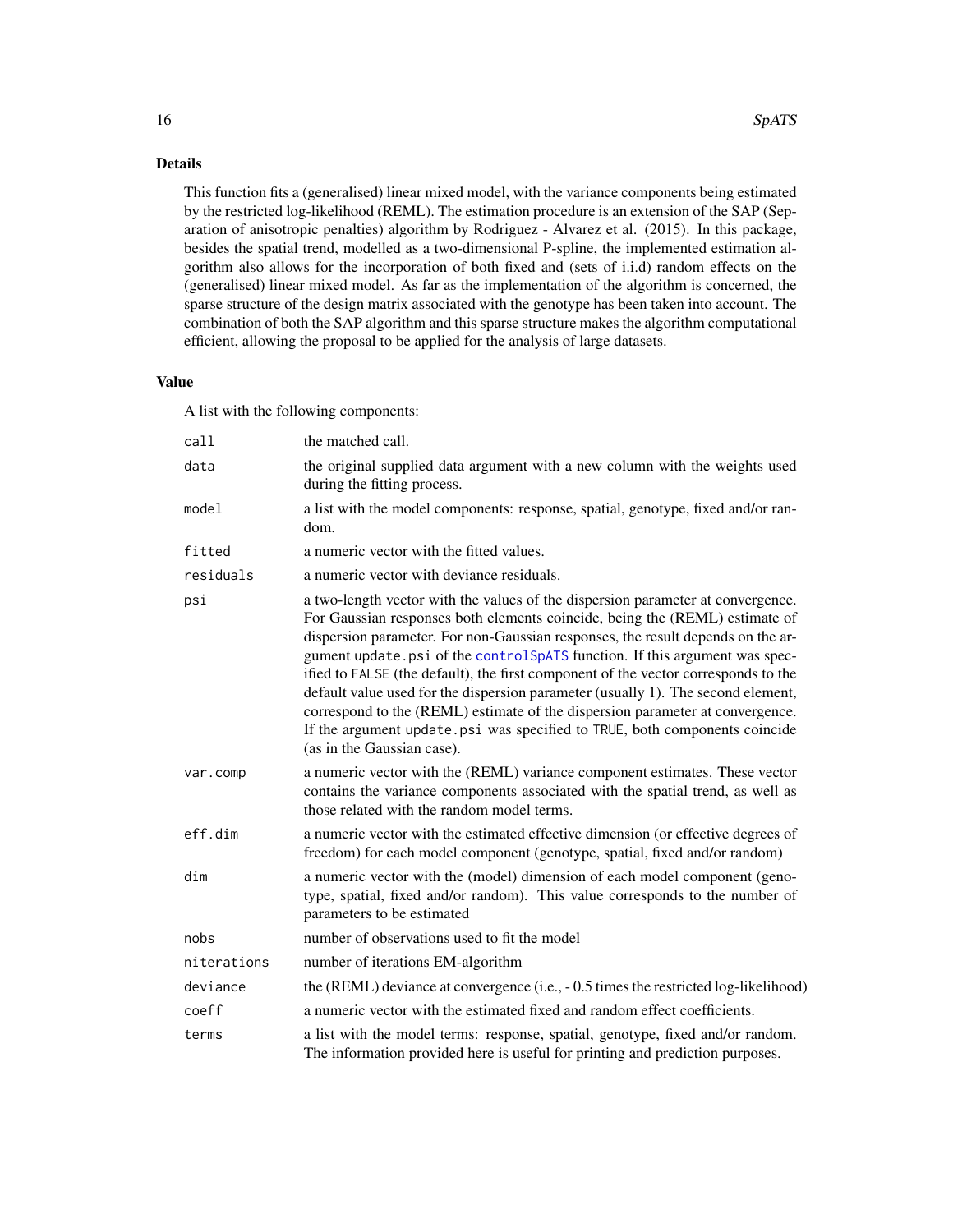<span id="page-16-0"></span>vcov inverse of the coefficient matrix of the mixed models equations. The inverse is needed for the computation of standard errors. For computational issues, the inverse is returned as a list: C11 inv corresponds to the coefficient matrix associated with the genotype; C22\_inv corresponds to the coefficient matrix associated with the spatial, the fixed and the random components; and C12\_inv and C21\_inv correspond to the "combination" of both.

# References

Currie, I., and Durban, M. (2002). Flexible smoothing with P-splines: a unified approach. Statistical Modelling, 4, 333 - 349.

Eilers, P.H.C., and Marx, B.D. (2003). Multivariate calibration with temperature interaction using two-dimensional penalised signal regression. Chemometrics and Intelligent Laboratory Systems, 66, 159 - 174.

Eilers, P.H.C., Marx, B.D., Durban, M. (2015). Twenty years of P-splines. SORT, 39(2), 149 - 186.

Gilmour, A.R., Cullis, B.R., and Verbyla, A.P. (1997). Accounting for Natural and Extraneous Variation in the Analysis of Field Experiments. Journal of Agricultural, Biological, and Environmental Statistics, 2, 269 - 293.

Lee, D.-J., Durban, M., and Eilers, P.H.C. (2013). Efficient two-dimensional smoothing with Pspline ANOVA mixed models and nested bases. Computational Statistics and Data Analysis, 61, 22 - 37.

Rodriguez-Alvarez, M.X, Boer, M.P., van Eeuwijk, F.A., and Eilers, P.H.C. (2016). Spatial Models for Field Trials. Available on arXiv at http://arxiv.org/abs/1607.08255.

Rodriguez-Alvarez, M.X., Lee, D.-J., Kneib, T., Durban, M., and Eilers, P.H.C. (2015). Fast smoothing parameter separation in multidimensional generalized P-splines: the SAP algorithm. Statistics and Computing, 25, 941 - 957.

#### See Also

[SpATS-package](#page-1-1), [controlSpATS](#page-2-1), [SAP](#page-11-1), [PSANOVA](#page-9-1)

#### Examples

```
library(SpATS)
data(wheatdata)
summary(wheatdata)
# Create factor variable for row and columns
wheatdata$R <- as.factor(wheatdata$row)
wheatdata$C <- as.factor(wheatdata$col)
m0 \leq - SpATS(response = "yield", spatial = \sim SAP(col, row, nseg = c(10,20), degree = 3, pord = 2),
 genotype = "geno", fixed = \sim colcode + rowcode, random = \sim R + C, data = wheatdata,
control = list(tolerance = 1e-03))
# Brief summary
m0
# More information: dimensions
summary(m0) # summary(fit.m2, which = "dimensions")
# More information: variances
```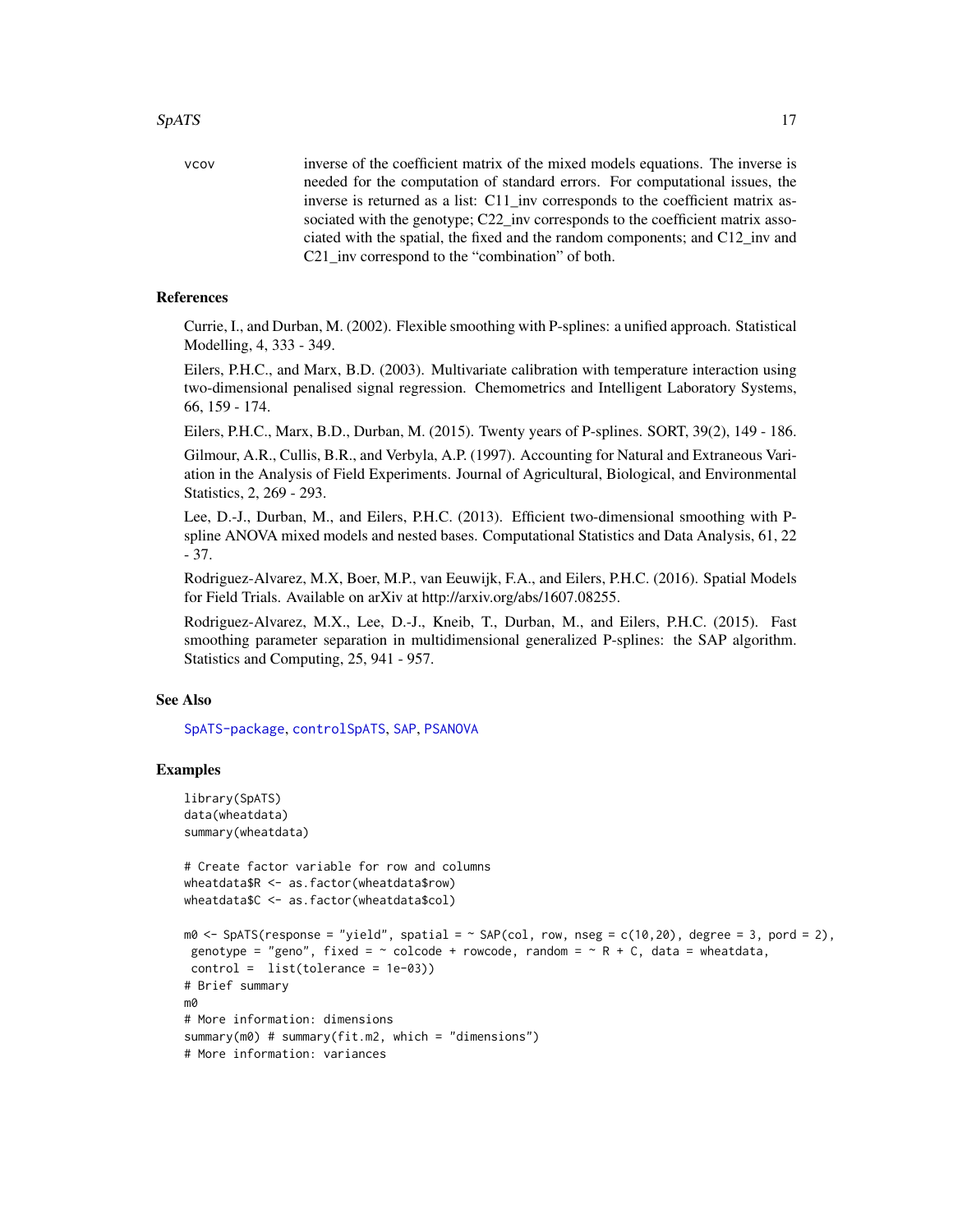```
summary(m0, which = "variances")
# More information: all
summary(m0, which = "all")
# Plot results
plot(m0)
plot(m0, all.in.one = FALSE)
# Variogram
var.m0 <- variogram(m0)
```
plot(var.m0)

<span id="page-17-1"></span>summary.SpATS *Summary method for* SpATS *objects*

#### Description

Default summary method for objects fitted with SpATS() function.

# Usage

```
## S3 method for class 'SpATS'
summary(object, which = c("dimensions", "variances", "all"), ...)
```
#### Arguments

| object   | an object of class SpATS as produced by SpATS()                                                                                                                                                                                                                                                                                                                                                                                                |
|----------|------------------------------------------------------------------------------------------------------------------------------------------------------------------------------------------------------------------------------------------------------------------------------------------------------------------------------------------------------------------------------------------------------------------------------------------------|
| which    | character vector indicating the information to be shown on the screen. "dimen-<br>sions": prints the dimensions associated to each component of the fitted model<br>(see details), "variances": prints the variance components and standard devi-<br>ation (SD), the residual variance, and the ratio between the residual variance<br>and the variance components (in log10 scale); and, "all": both dimensions and<br>variances are printed. |
| $\cdots$ | further arguments passed to or from other methods. Not yet implemented.                                                                                                                                                                                                                                                                                                                                                                        |

# Details

This function provides relevant information about the fitted model. The dimensions associated to each model term, as well as the variance components (jointly with the standard deviation), can be obtained. Specifically, the following information is shown:

dimensions dimensions associated to each model term (genotype, spatial, fixed and/or random):

• Effective: the effective dimension or effective degrees of freedom. The concept of effective dimension is well known in the smoothing framework. However, its use has been less recognized in the mixed model framework. The effective dimension of a fitted model is defined as the trace of the so-called hat matrix (Hastie and Tibshirani, 1990). For each model term, the effective dimension is then defined as the trace of the block of the hat matrix corresponding to this term. For fixed effects, the effective dimension coincides

<span id="page-17-0"></span>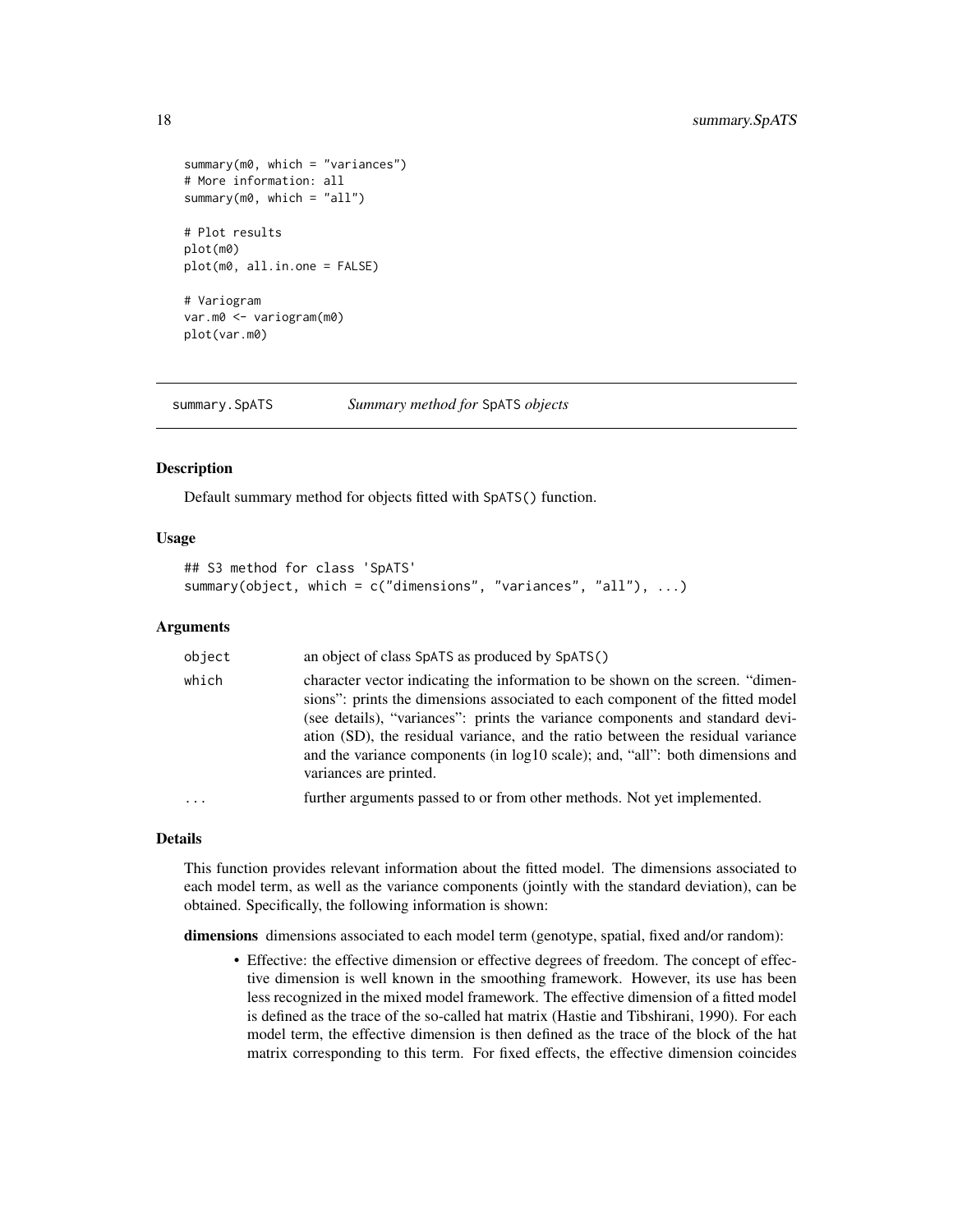<span id="page-18-0"></span>with the model dimension (see below). For random and smooth terms, however, the effective dimension is usually lower than the model dimension. In these cases, the effective dimension or effective degrees of freedom can be interpreted as the effective number of estimated parameters. It is worth nothing that for the specification of the spatial trend using the [SAP](#page-11-1) function, the effective dimension associated to each spatial coordinates is shown (see Rodriguez-Alvarez et al. (2015) for details), as well as the global effective dimension (the sum of these two values). For the ANOVA-type decomposition using [SAP](#page-11-1), besides the former information, the effective dimension associated to each main effect is also shown. This is in concordance with the number of smoothing parameters (or variance components in the mixed model framework), used to model the spatial trend. Accordingly, for the spatial trend specified using the function [PSANOVA](#page-9-1), the effective dimension of each of the five components is shown (and no global summary is reported). More information can be found in Rodriguez-Alvarez et al. (2016).

- Model: the model dimension corresponds to the number of parameters to be estimated. For the specification of the spatial trend using the [SpATS](#page-14-1) function, the model and nominal dimensions are only specified for the global term (and for the main effects when using the ANOVA-type decomposition).
- Nominal: for the random terms of the model, the nominal dimension corresponds to the model dimension minus one, "lost" due to the implicit constraint that ensures the mean of the random effects to be zero.
- Ratio: ratio between the nominal dimension and the model dimension. For the genotype (when random), this ratio corresponds to the generalized heritability proposed by Oakey (2006). A deeper discussion can be found in Rodriguez - Alvarez et al. (2016)
- Type: Model term type 'F' Fixed, 'R' Random, and 'S' Smooth (spatial trend).
- variances variance components associated to the random terms and the smooth spatial trend, as well as the ratio between the residual variance and the variance components (in log10 scale). In the smoothing framework, this ratio corresponds to the smoothing parameter.

#### Value

Returns an object of class summary.SpATS with the same components as an SpATS object (see [SpATS](#page-14-1)) plus:

p.table.dim a matrix containing all the information related to the dimensions of the fitted model. p.table.vc a matrix containing all the information related to the variance components of the fitted model

#### References

Hastie, T., and Tibshirani, R. (1990). Generalized Additive Models. In: Monographs on Statistics and Applied Probability, Chapman and Hall, London.

Oakey, H., A. Verbyla, W. Pitchford, B. Cullis, and H. Kuchel (2006). Joint modeling of additive and non-additive genetic line effects in single field trials. Theoretical and Applied Genetics, 113, 809 - 819.

Rodriguez-Alvarez, M.X., Boer, M.P., van Eeuwijk, F.A, and Eilers, P.H.C. (2016). Spatial Models for Field Trials. Available on arXiv at http://arxiv.org/abs/1607.08255.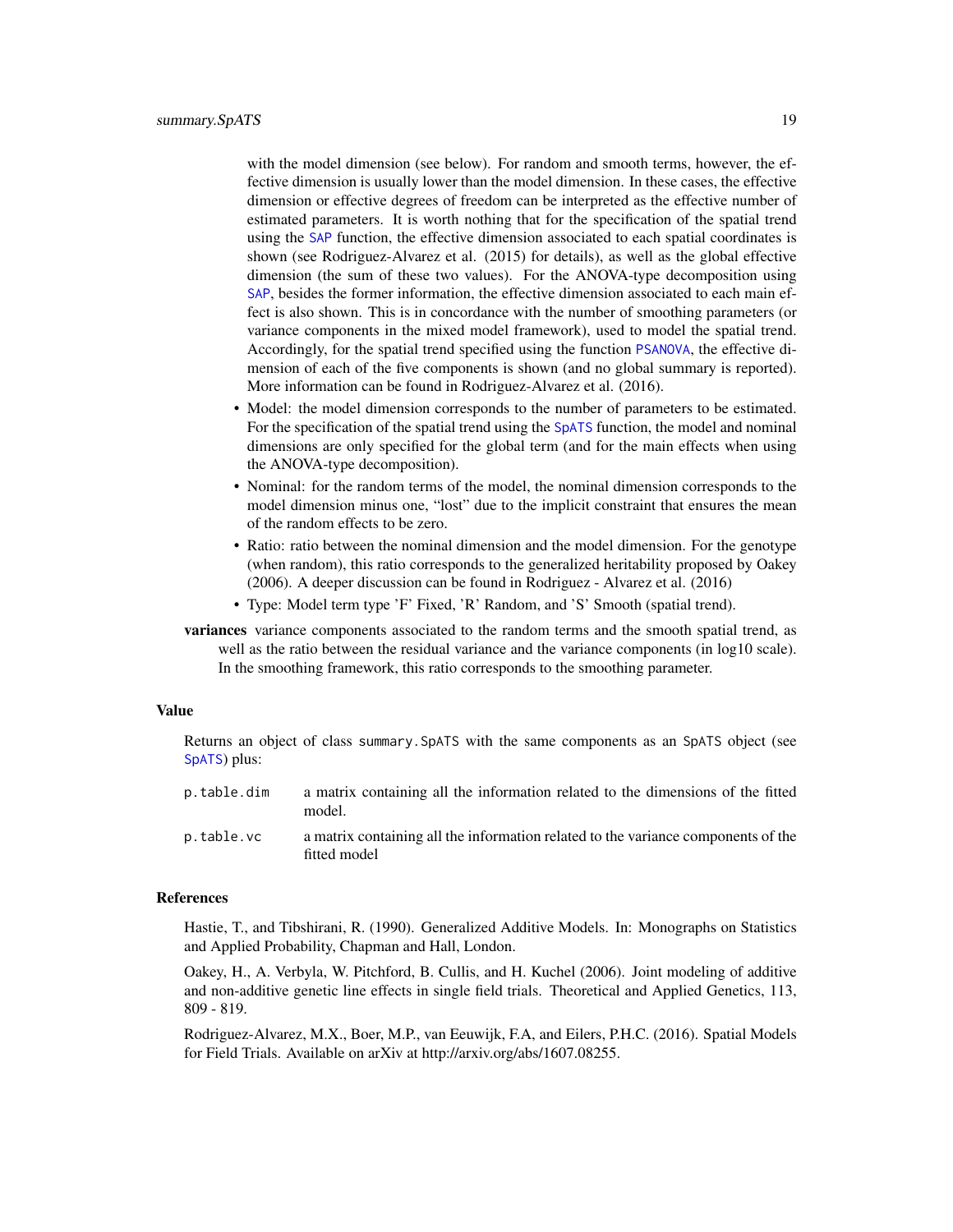<span id="page-19-0"></span>Rodriguez-Alvarez, M.X., Lee, D.-J., Kneib, T., Durban, M., and Eilers, P.H.C. (2015). Fast smoothing parameter separation in multidimensional generalized P-splines: the SAP algorithm. Statistics and Computing, 25, 941 - 957.

# See Also

**[SpATS](#page-14-1)** 

# Examples

```
library(SpATS)
data(wheatdata)
summary(wheatdata)
# Create factor variable for row and columns
wheatdata$R <- as.factor(wheatdata$row)
wheatdata$C <- as.factor(wheatdata$col)
m0 \leq SpATS(response = "yield", spatial = \sim SAP(col, row, nseg = c(10,20), degree = 3, pord = 2),
genotype = "geno", fixed = \sim colcode + rowcode, random = \sim R + C, data = wheatdata,
control = list(tolerance = 1e-03))
# Brief summary
m0
# More information: dimensions
summary(m0) # summary(fit.m2, which = "dimensions")
# More information: variances
summary(m0, which = "variances")
# More information: all
summary(m0, which = "all")
```
variogram *Sample variogram*

# <span id="page-19-1"></span>Description

Computes the sample variogram from an SpATS object.

# Usage

```
## S3 method for class 'SpATS'
variogram(x, ...)
```
#### Arguments

|          | an object of class SpATS as produced by SpATS().                       |
|----------|------------------------------------------------------------------------|
| $\cdots$ | further arguments passed to or from other methods. Not yet implemented |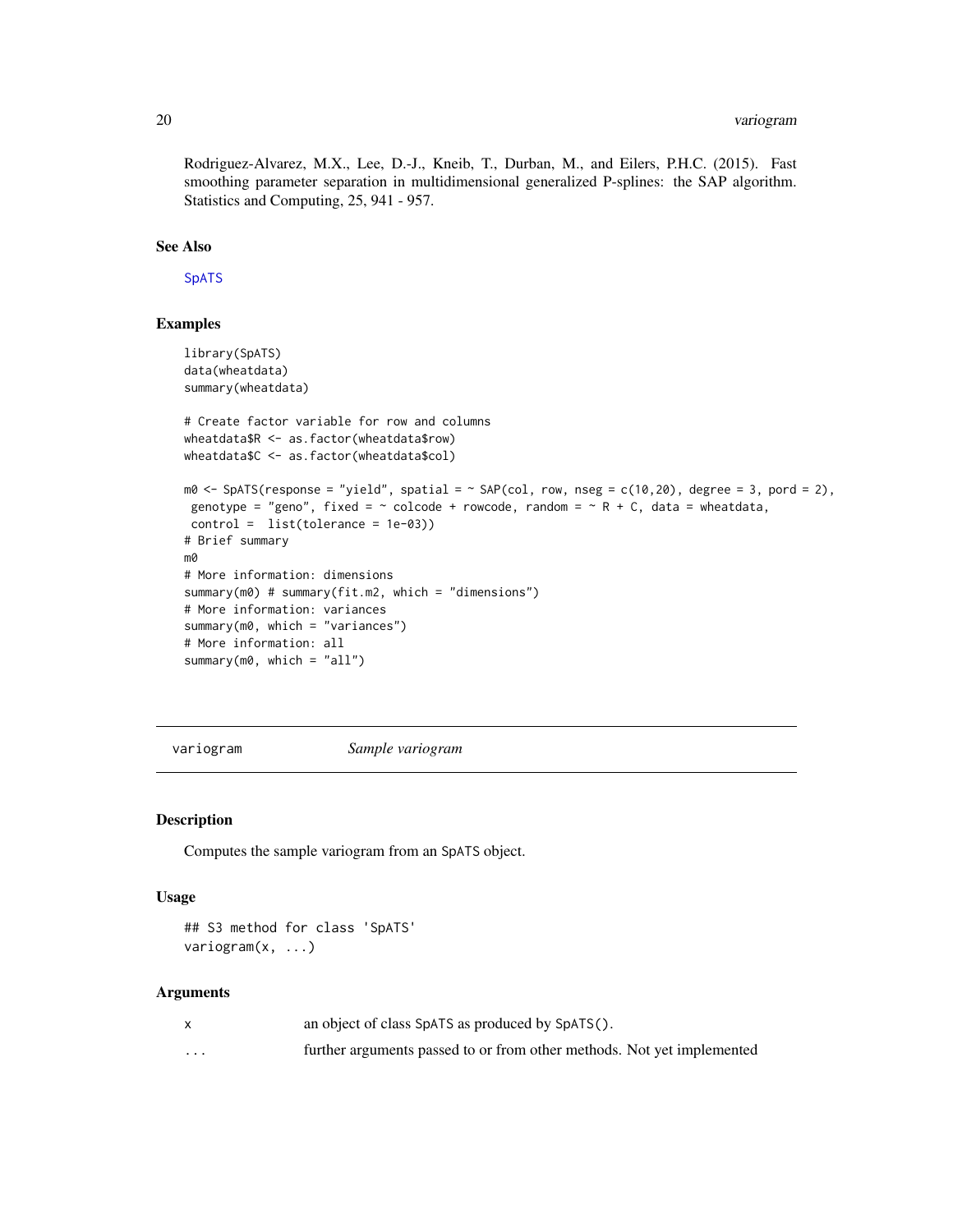#### <span id="page-20-0"></span>variogram 21

#### Details

The present function computes the sample variogram on the basis of the (deviance) residuals of the fitted model. Currently, the function can only be applied for regular two-dimensional data, i.e, when the plots of the field are arranged in a regular two-dimensional array (usually defined by the column and row positions). For each pair of (deviance) residuals  $e_i$  and  $e_j$ , the half-squared difference is computed

$$
v_{ij} = 0.5(e_i - e_j)^2,
$$

as well as the corresponding column  $(cd_{ij})$  and row displacements  $(rd_{ij})$ , with

$$
cd_{ij} = |c_i - c_j|
$$

and

 $rd_{ij} = |r_i - r_j|,$ 

where  $c_k$  and  $r_k$  denote the column and row position of plot k respectively. The sample variogram is then defined as the triplet

 $(cd_{ij}, rd_{ij}, \bar{v}_{ij}),$ 

where  $\bar{v}_{ij}$  denotes the average of the  $v_{ij}$  that share the same column and row displacements. For a more detailed description, see Gilmour et al. (1997).

#### Value

An object of class variogram.SpATS with the following components:

- data data frame including the following information: "value": the value of the sample variogram at each pair of column and row displacements; and "length": the number of observations used to compute the sample variogram at the corresponding pair of displacements.
- col.displacement

numerical vector containing the column displacements

row.displacement

numerical vector containing the row displacements

# References

Gilmour, A.R., Cullis, B.R., and Verbyla, A.P. (1997). Accounting for Natural and Extraneous Variation in the Analysis of Field Experiments. Journal of Agricultural, Biological, and Environmental Statistics, 2, 269 - 293.

Stefanova, K.T., Smith, A.B. and Cullis, B.R. (2009). Enhanced Diagnostics for the Spatial Analysis of Field Trials. Journal of Agricultural, Biological, and Environmental Statistics, 14, 392 - 410.

### See Also

[SpATS](#page-14-1), [plot.variogram.SpATS](#page-6-1)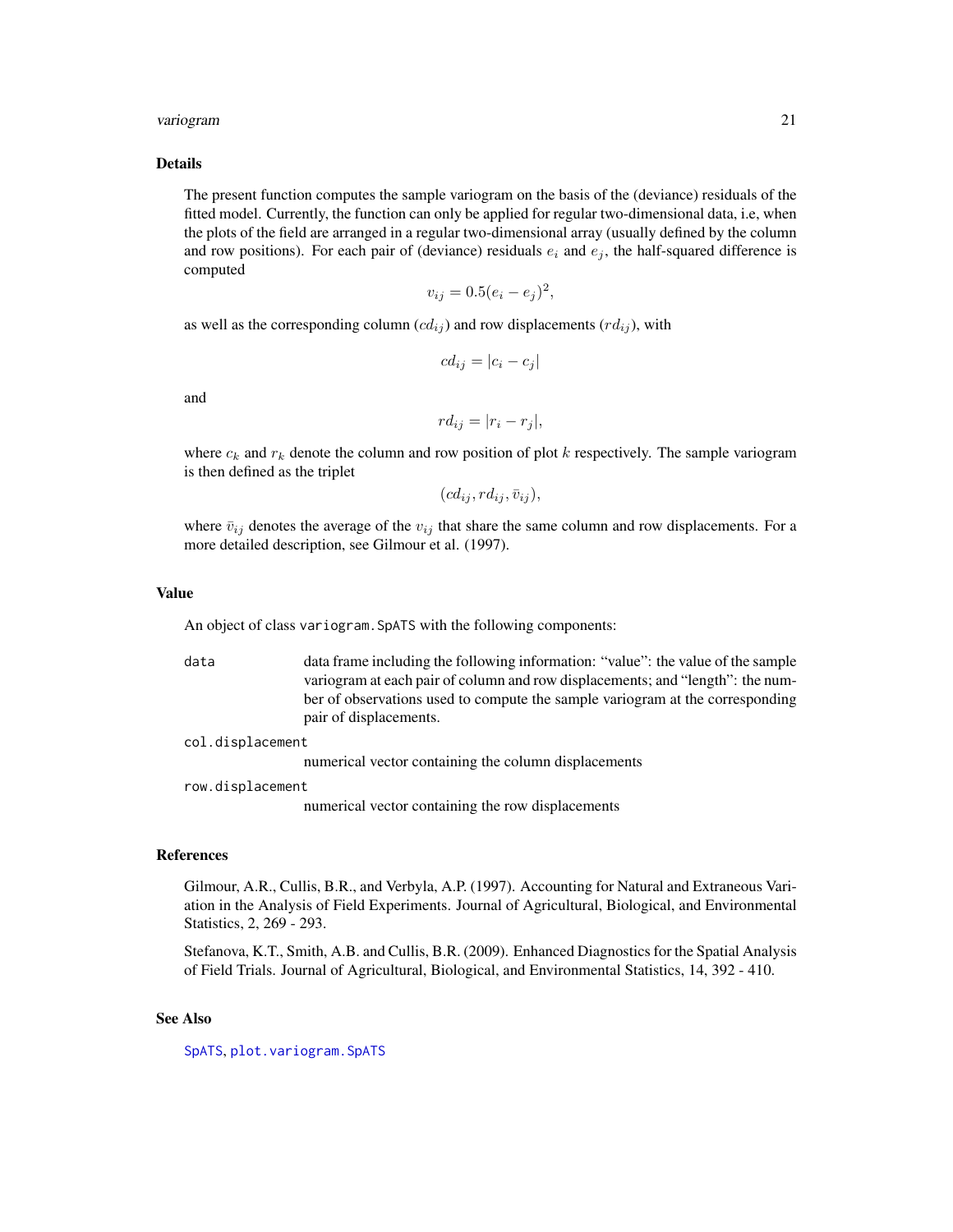### Examples

```
library(SpATS)
data(wheatdata)
wheatdata$R <- as.factor(wheatdata$row)
wheatdata$C <- as.factor(wheatdata$col)
m0 \leq - SpATS(response = "yield", spatial = \sim SAP(col, row, nseg = c(10,20), degree = 3, pord = 2),
genotype = "geno", fixed = \sim colcode + rowcode, random = \sim R + C, data = wheatdata,
control = list(tolerance = 1e-03))
# Compute the variogram
var.m0 <- variogram(m0)
# Plot the variogram
plot(var.m0)
```
wheatdata *Wheat yield in South Australia*

# Description

A randomized complete block experiment of wheat in South Australia (Gilmour et al., 1997).

#### Usage

data("wheatdata")

#### Format

A data frame with 330 observations on the following 7 variables

yield yield, numeric

- geno wheat variety, a factor with 107 levels
- rep replicate factor, 3 levels
- row row position, numeric
- col column position, a numeric vector
- rowcode a factor with 2 levels. This factor is related to the way the trial and the plots were sown (see Details).
- colcode a factor with 3 levels. This factor is related to the way the plots were trimmed to an assumed equal length before harvest (see Details).

<span id="page-21-0"></span>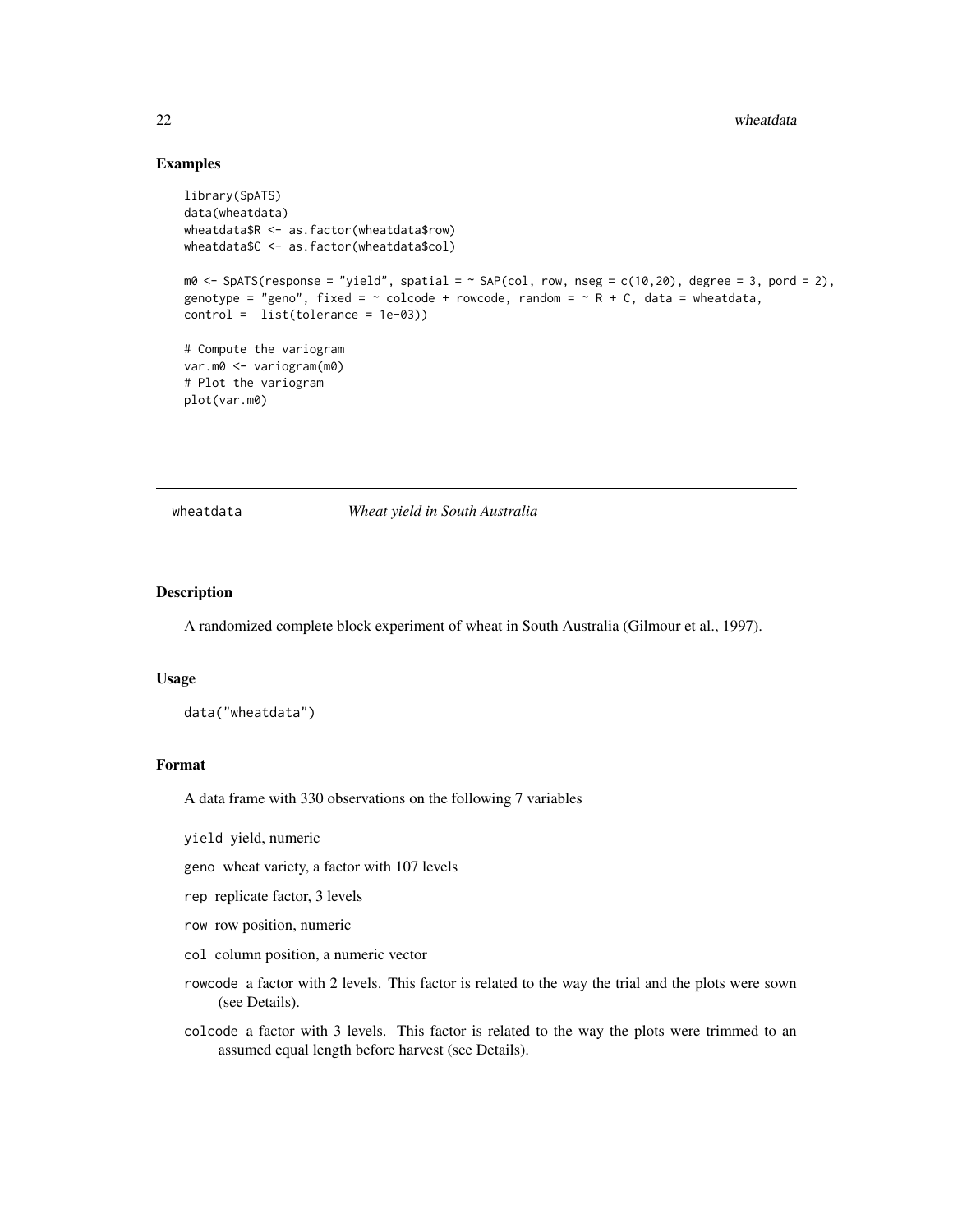#### wheatdata 23

#### Details

A near complete block design experiment. In this experiment, a total of 107 varieties were sown in 3 replicates in a near complete block design (3 varieties were sown twice in each replicate). Each replicate consisted of 5 columns and 22 rows. Accordingly, the field consists on 15 columns and 22 rows (i.e. a total of 330 plots or observations). Trimming was done by spraying the wheat with herbicide. The sprayer travelled in a serpentine pattern up and down columns. More specifically, the plots were trimmed according to four possible combinations: up/down, down/down, down/up, and up/up. The colcode factor describe this 4-phase sequence. With respect to the way the trial was sown, the procedure was done in a serpentine manner with a planter that seeded three rows at a time (Left, Middle, Right). This fact led to a systematic effect on the yield due to sowing. The variable rowcode describes the position of each plot in the triplet (Left, Middle, Right). Level 1 was used for the middle plot, and 2 for those on the right or on the left of the triplet (see Gilmour et al. (1997) for more details).

#### Source

Gilmour, A.R., Cullis, B.R., and Verbyla, A.P. (1997). Accounting for Natural and Extraneous Variation in the Analysis of Field Experiments. Journal of Agricultural, Biological, and Environmental Statistics, 2, 269 - 293.

Kevin Wright (2015). agridat: Agricultural datasets. R package version 1.12. http://CRAN.Rproject.org/package=agridat

# Examples

library(SpATS) data(wheatdata) summary(wheatdata)